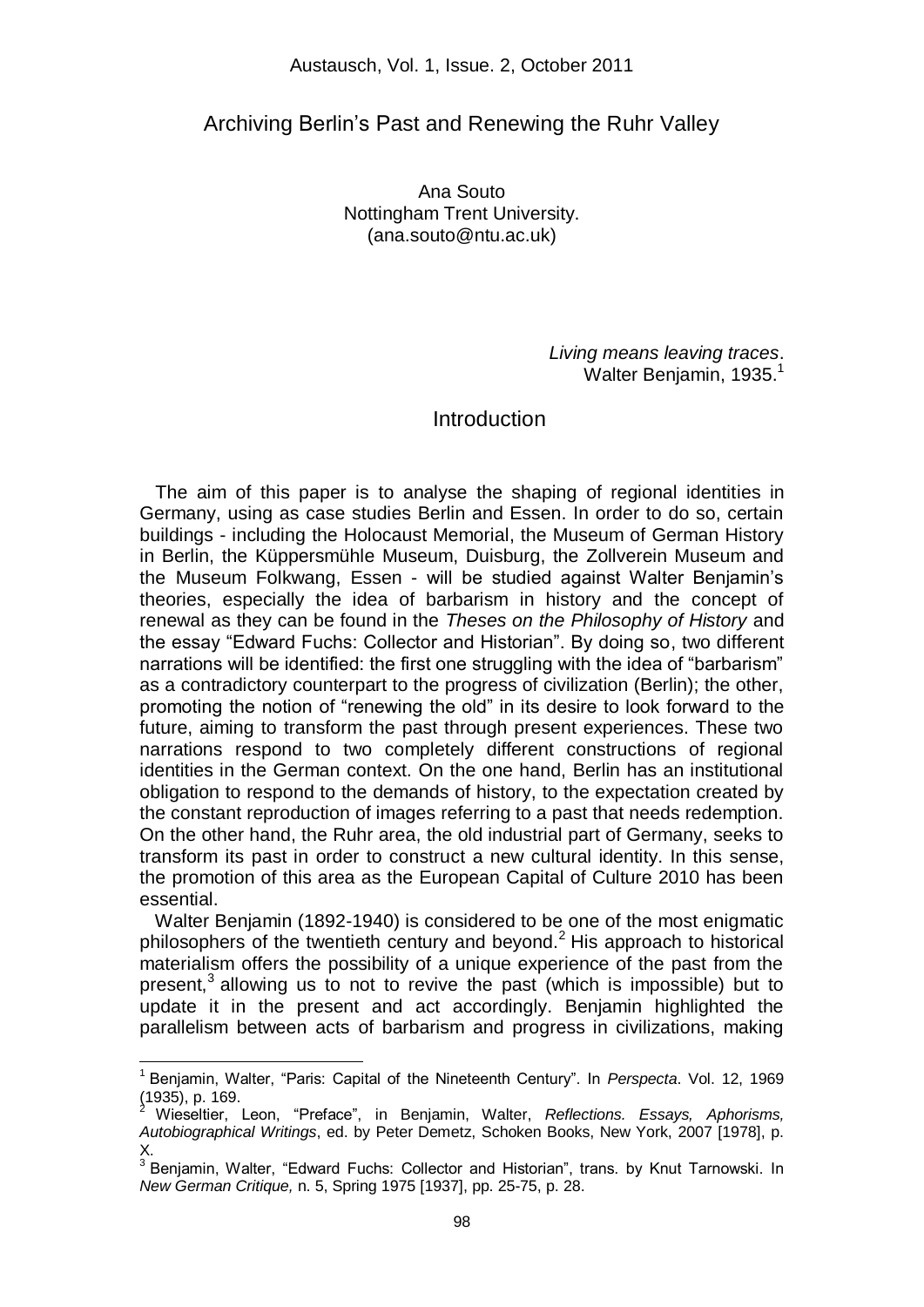the built environment a clear witness of these acts: which can be read in monuments, memorials, and ruins.<sup>4</sup> The built environment becomes, then, material culture, a source that can be analysed on its own right.<sup>5</sup> Benjamin not only referred to the urban landscape to recall its negative heritage; it also served him as a tool to overcome homesickness, looking back to the city from his childhood memories of Berlin from around 1900.<sup>6</sup> Benjamin's approach to the past was a "quest for time gone by, for lost time, which is, in sum, a quest for the lost future."<sup>7</sup> This article is not offering new information or a new reading of Benjamin"s theories; this paper simply uses Benjamin"s ideas in an attempt to analyse the construction of regional identities in both Berlin and Essen.

## The Architecture of Aftermath

 Following Theodor Adorno and his famous sentence "to write poetry after Auschwitz is barbaric,<sup>®</sup> Terry Smith argues that buildings such as the Jewish Museum in Berlin by Daniel Libeskind will inspire an "after Aftermath kind of art", since Libeskind was able to create a "post-Auschwitz architecture, and did so poetically."<sup>9</sup> Whether agreeing or not with Smith, it is possible to argue that since 1945 every single piece of architecture - in Germany and Europehas been part of that aftermath. Whether consciously or not, architecture has been built to comply with the necessities of the post-war: probably in a more prosaic way during the reconstruction period, whereas from the 1980s onwards, and more specifically since the fall of the Berlin Wall, it is possible to trace an interest in a more poetical approach to the built environment (i.e. Reichstag, Potsdamer Platz, Government quarter, etc.). But both options are, nevertheless, the architecture of the aftermath, an architecture that is always taking part in the construction, reconstruction and modification of the urban landscape, always leaving a mark on the palimpsest of the city. Furthermore, the Built Environment highlights the multi-layered composition of memory, with its voids, scars and versatility when blending and/or manipulating old and new structures.

 It is this built environment which has become the material form of identity, a heritage that "best denotes our inescapable dependence on the past."<sup>10</sup>

<sup>&</sup>lt;sup>4</sup> Löwy, Michael, "Against the grain: the dialectical conception of culture in Walter Benjamin's Thesis of 1940", in Steinberg, M.P.(ed.), *Walter Benjamin and the Demands of History*, Cornell University Press, New York, 1996, p. 209.

<sup>5</sup> Umbach, Maiken, "Memory and Historicism: Reading Between the Lines of the Built Environment, Germany c. 1900", *Representations*, Vol. 88, No. 1, Fall 2004, p. 28.

<sup>6</sup> Benjamin, Walter, *Berlin Childhood around 1900*, translated by Howard Eiland, The Belknap Press of Harvard University Press, Cambridge and London, 2006.

<sup>7</sup> Szondi, Peter, "Hope in the Past. On Walter Benjamin", in Benjamin, Walter, *ibidem*, p. 22.

<sup>8</sup> Adorno, Theodor W., "Cultural Criticism and Society", pp. 17-34. In *Prisms*, MIT Press, Cambridge Massachusetts, 1981 [1967], p. 34. 9

Smith, Terry, "Daniel among the philosophers. The Jewish Museum, Berlin, and architecture after Auschwitz", pp. 137-159. In Hartonian, Gevork (ed.), *Walter Benjamin and Architecture*. Routledge, New York and Oxon, 2010, p. 142.

<sup>10</sup> Lowenthal, David, "Identity, Heritage and History". In Gillis, John R. (ed.) *Commemorations. The Politics of National Identity*. Princeton University Press, New Jersey, 1994, pp. 41-57, p. 43.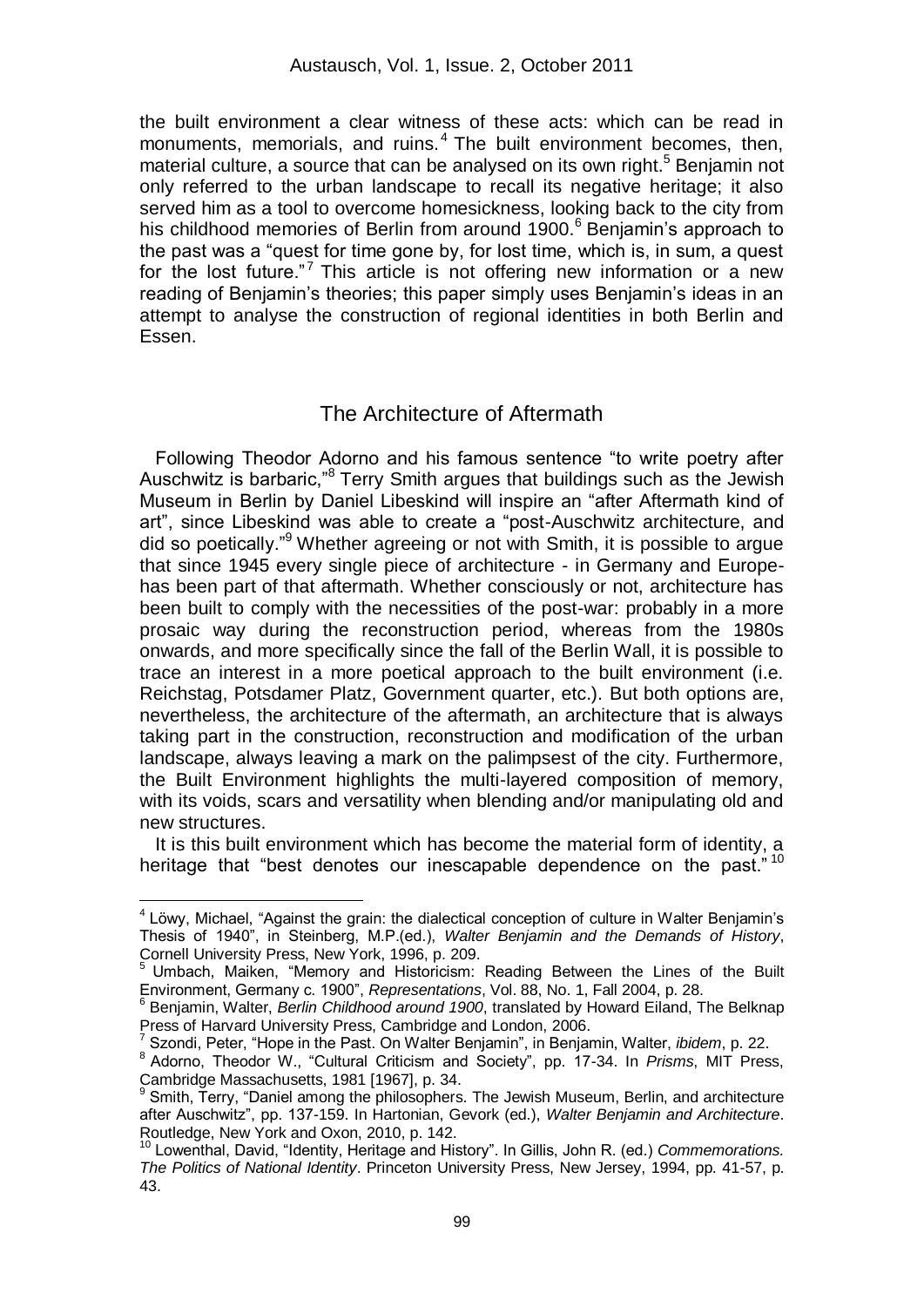Heritage promotes cultural continuity for its physical and irreplaceable qualities;<sup>11</sup> and ultimately, it also stimulates remembering by "bringing back experiences which otherwise would have remained dormant, repressed or forgotten."<sup>12</sup> In this sense architecture connects us to the past in the form of historical materialism, by giving us the opportunity to experience the past and bring it forward to the present, updating its meaning as Walter Benjamin underlined it:

[...] for every image of the past that is not recognized in the present as one of its own concerns threatens to disappear irretrievably.<sup>13</sup>

The ultimate goal of the recovery of the past would be, following Benjamin, to offer a "moral homage to the past in its actuality", from a present which should look at the past from a critical point of view.<sup>14</sup>

 Architecture, with its different styles and adaptations to climate, geography and culture, serves as a national portrait which showcases different episodes in the history of a country. That is how Aldo Rossi defined the architecture of the city, as the ultimate "repository of history", "the locus of the collective memory."<sup>15</sup> Furthermore, architecture, as a permanent marker on the city is, first of all, a spatial representation of people in the world.<sup>16</sup> However, only people in positions of power can leave a more permanent mark on the landscape, communicating the victories of their history towards the future, in an attempt to defy death and to fight against oblivion.<sup>17</sup> In this sense, architecture becomes one of the best physical embodiments of power, of the ruling class that through its victories has gained and transformed its own and other heritages. This is why Walter Benjamin alerted us about the value of culture, heritage and progress in civilization, since there is always an important component of barbarism in them.<sup>18</sup>

 The urban landscape can embody not only a positive meaning, an episode in history to be proud of – heritage is also charged with negative connotations. The built environment can become a burden, a reminder of a past that is shameful, and as such, a past that forces the process of coming to terms with a difficult history and ultimately, a shaky and unstable identity. That is what Lynn Meskell has defined as "negative heritage, a conflictual site that

 $\overline{\phantom{a}}$ 

<sup>&</sup>lt;sup>11</sup> Matero, Frank, "Ethics and Politics in Conservation". The Getty Newsletter, 15.1, Spring,  $2000.$ 

Kwint, M., "Introduction: The Physical Past", pp. 1-16. In Kwint, Marius, Christopher Breward and Jeremy Ainsley (ed.) *Material Memories. Design and Evocation*. Berg, Oxford, 1999, p. 2.

<sup>13</sup> Benjamin, Walter, "Thesis on the Philosophy of History", *Illuminations*, Intro by Hannah Arendt, Schoken Books, New York, 1968 [1955] p. 247.

<sup>&</sup>lt;sup>14</sup> Steinberg, M.P. "introduction: Benjamin and the Critique of Allegorical Reason" in Steinberg, M.P.(ed.), *Walter Benjamin and the Demands of History*, *opus cit*, p. 3.

<sup>15</sup> Rossi, Aldo, 1982, *The Architecture of the City*, MIT Press, USA, pp. 127 and 130.

<sup>16</sup> Findley, Lisa, *Building Change. Architecture, Politics and Cultural Agency*, Routledge, New York, 2004, p.30.

*Ibidem.* p.3.

<sup>18</sup> Löwy, Michael, "Against the grain: the dialectical conception of culture in Walter Benjamin's Thesis of 1940", in Steinberg, M.P.(ed.), *opus cit*, p.208.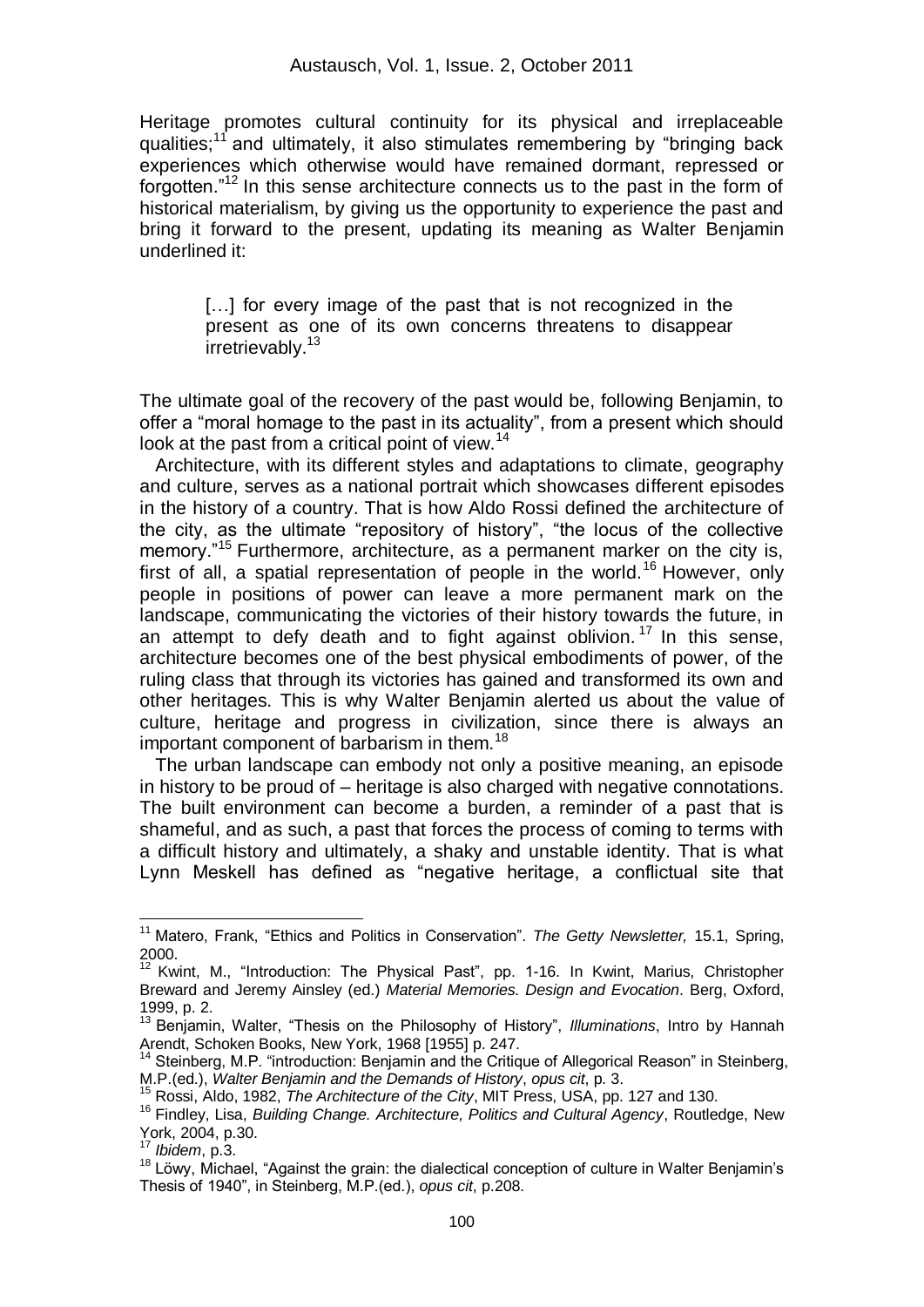becomes the repository of negative memory in the collective imaginary."<sup>19</sup> The political agency in power will decide what to do with both positive and negative heritage (erasure, preservation or revival), depending on the nature of the latter and the context in question.<sup>20</sup> By doing so, architecture becomes part of the power agency which transforms landscapes in order to leave or remove permanent markers which were meant to survive time.<sup>21</sup>

 When preserving conflicting layers on the urban palimpsest, negative heritage serves as a prompt to face the past's liabilities, and encourages sharing responsibilities, creating, ultimately, a new and stronger identity. Lisa Findley explains how

The buildings themselves become part of the process of telling more complete histories, of giving voice to the silenced, of reconciling historical victims and victimisers […] implicated in the process of apology, guilt, restitution, reconciliation and profound cultural change<sup>22</sup>.

 The conservation of these places, traces, and buildings, bears also the important connotation of authenticity, namely the aura, borrowing Benjamin's term, which he applied to art. Authenticity transfers credibility to the original objects; a quality that cannot be found in the reproduced copies.  $23$  This concept could also be applied to the analysis of Berlin"s museums and memorials. It highlights the authenticity of the place, the veracity of the story recalled through architecture - this time not necessarily in the age of mechanical reproduction, but the iconic one, which responds to struggles for meaning and ultimately, for power.<sup>24</sup> Furthermore, certain buildings, such as museums - whether original or not - will stand for the identity of a given nation since they select and showcase relevant objects to a particular region and culture.<sup>25</sup> Even though these institutions construct memory in an artificial way <sup>26</sup> and as such are places where identities are constructed, and invented, $27$  museums also offer an opportunity for revising certain memories, and as a consequence could set the basis for the construction or reconstruction of identity.<sup>28</sup>

 $\overline{a}$ <sup>19</sup> Meskell, Lynn, "Negative Heritage and Past Mastering in Archaeology". *Anthropological Quarterly*. Vol 75, n. 3, Summer 2002, pp. 557-574, p. 558.

<sup>20</sup> Eagleton, Terry, *Walter Benjamin or Towards a Revolutionary Criticism*. Verso, London, 1981, p. 32.

<sup>21</sup> Findley, Lisa, *opus cit,* p. 3.

<sup>22</sup> *Ibidem*, p. 18.

<sup>&</sup>lt;sup>23</sup> Steinberg, M.P. "The collector as allegorist: goods, gods, and the objects of history" in Steinberg, M.P.(ed.), *opus cit*, p. 95.

 $24$  Sklair, Leslie, "Iconic Architecture and Capitalist Globalization", pp. 207-220, in Wegerhoff, Erik, *Architecture and Identity*. Habitat international, Germany, 2008, p. 207.

<sup>25</sup> Narredi-Rainer, Paul von, *Museums Buildings. A Design Manual*, Birkhäuser, Berlin, 2004, p. 15.

<sup>26</sup> Crane, Susan A., *Museums and Memory*. Stanford University Press, Stanford, 2000, p. 6.

<sup>27</sup> Hobsbawn, E. J., *Nations and Nationalism since 1780. Programme, Myth, Reality*. Cambridge University Press, Cambridge, 2003 [1990], p. 10.

<sup>28</sup> Gillis, John R. (ed.), *Commemorations. The Politics of National Identity*. Princeton University Press, New Jersey, 1994, p. 3.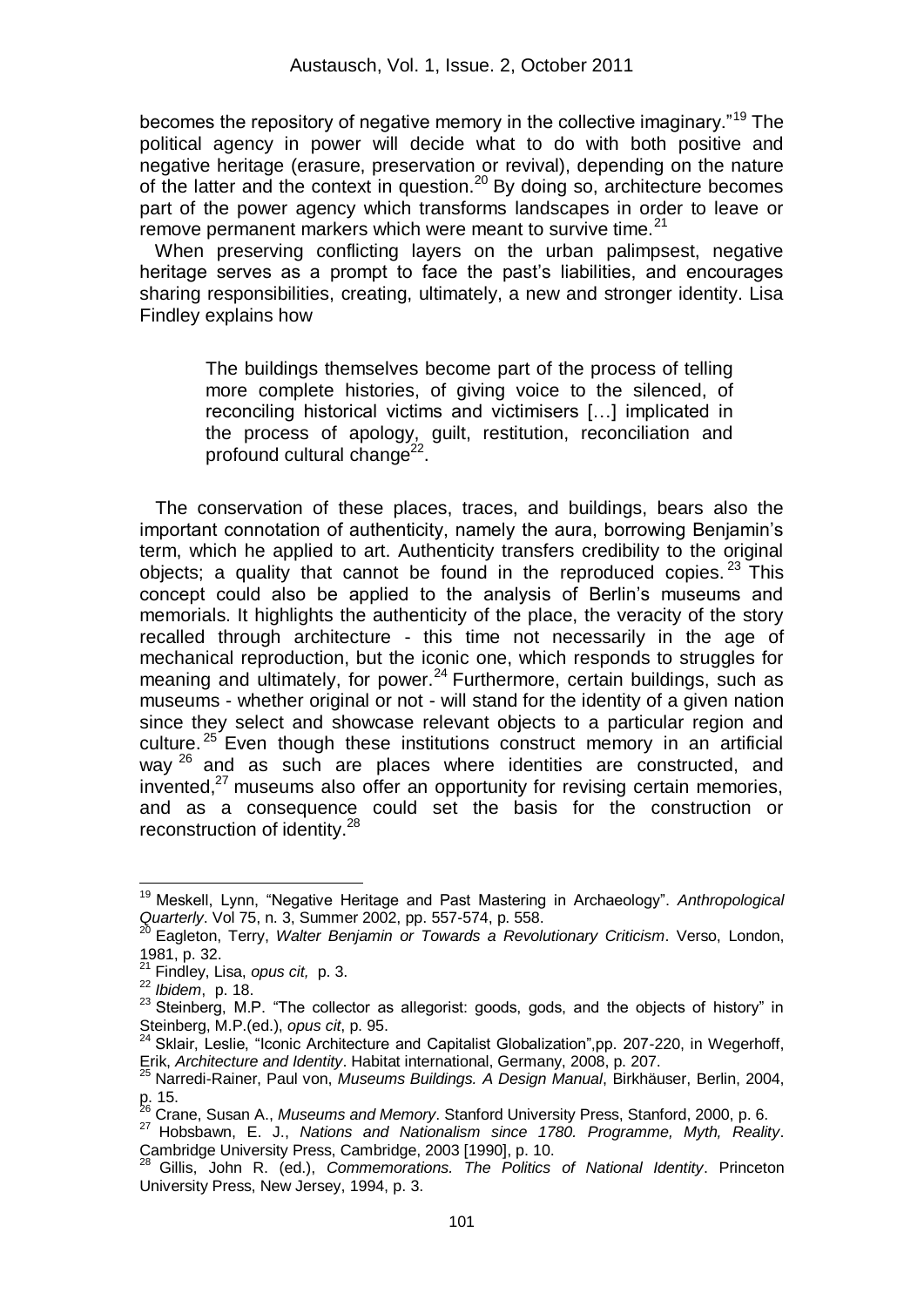In Germany, negative heritage has been a key part of the identity process since 1945, the "uniquely unspeakable Nazi past."<sup>29</sup> The built environment related to the Third Reich and the German Democratic Republic (GDR) was reappropriated, neglected, demolished or represented, depending on the politics of memory in place, but always surrounded by controversy. According to Fulbrook, it is possible to identify two different phases in the conservation of negative heritage. The first one, immediately after the war, promoted the disuse of iconic Nazi buildings, allowing them to fall into ruins. The main objective was to rebuild not only the urban landscape but a sense of normality, later the German economic miracle.<sup>30</sup>

 The second phase aimed to commemorate the past "with a heavy overlay of emotion, guilt and political bias."<sup>31</sup> This phase took place later on, since it was necessary for some time to pass between the "zero hour" (1945) and the naming of the events, setting up of memorials and museums, and finally, establishing the identity of the victims – a time when it was not clear whether the Nazi genocides should be represented or avoided. $32$  This process began at the same time as the students" demonstrations in the 1960s, with an especial emphasis during the 1980s, the decade of commemorations.<sup>33</sup>

 Parallel to the process of acknowledgement of the Holocaust, the 1980s in Germany also saw an attempt to "play down the severity of these atrocities by pointing to the crimes of other nations, notably the Soviets."<sup>34</sup> Examples of this attitude would be the Neue Wache, reopened by Helmut Kohl with the addition of Kate Kollwitz's pieta - a universal symbol of victimhood- and the House of History in Bonn, both making "second -class victims of the Jews.<sup>35</sup>"

 The reunification of Germany offered a new stage for the politics of memory, since it was then necessary to introduce the double German past, showing how even utopian socialism ended up creating a shameful past since it evolved in "self-contradictory and destructive forms."<sup>36</sup> However, conflictive the united German conflictive memory in united Germany was still dominated by Western guilt about the Nazi past, which overlooked the antifascist foundational identity of the GDR, $37$  even though new layers of memory were acknowledged in certain spaces. These included Buchenwald, showing the Nazi origins from1937 to 1945, the Soviet use of the camp site between 1945 and 1950, and the creation of the antifascist Eastern legend between 1950 and 1990.<sup>38</sup>

 The main characteristic of the 1990s and 2000s was to introduce a new German identity based on regional and supranational allegiances to the

 $\overline{\phantom{a}}$ 

<sup>38</sup> *Ibid*., p. 126.

<sup>29</sup> Lowenthal, David, *opus cit*, p. 48.

<sup>30</sup> Fulbrook, Mary, *German National Identity after the Holocaust*. Blackwell, United Kingdom, 1999, p. 26.

<sup>31</sup> *Ibid*, p. 36.

<sup>32</sup> Edkins, Jenny, *Trauma and the Memory of Politics*. Cambridge University Press, Cambridge, 2003, p. 2 and 117.

<sup>33</sup> Gillis, John R. (ed.), *opus cit*, p. 268.

<sup>&</sup>lt;sup>34</sup> Niven, Bill, *Facing the Nazi Past. United Germany and the Legacy of the Third Right*, Routledge, London, 2002, p. 202.

<sup>35</sup> *Ibid*., p. 201.

<sup>36</sup> *Ibid*., p. 43.

<sup>37</sup> Kattago, Siobhan, *Ambiguous Memory. The Nazi Past and German National Identity*, Praeger, Westport, Conn., 2001, 83.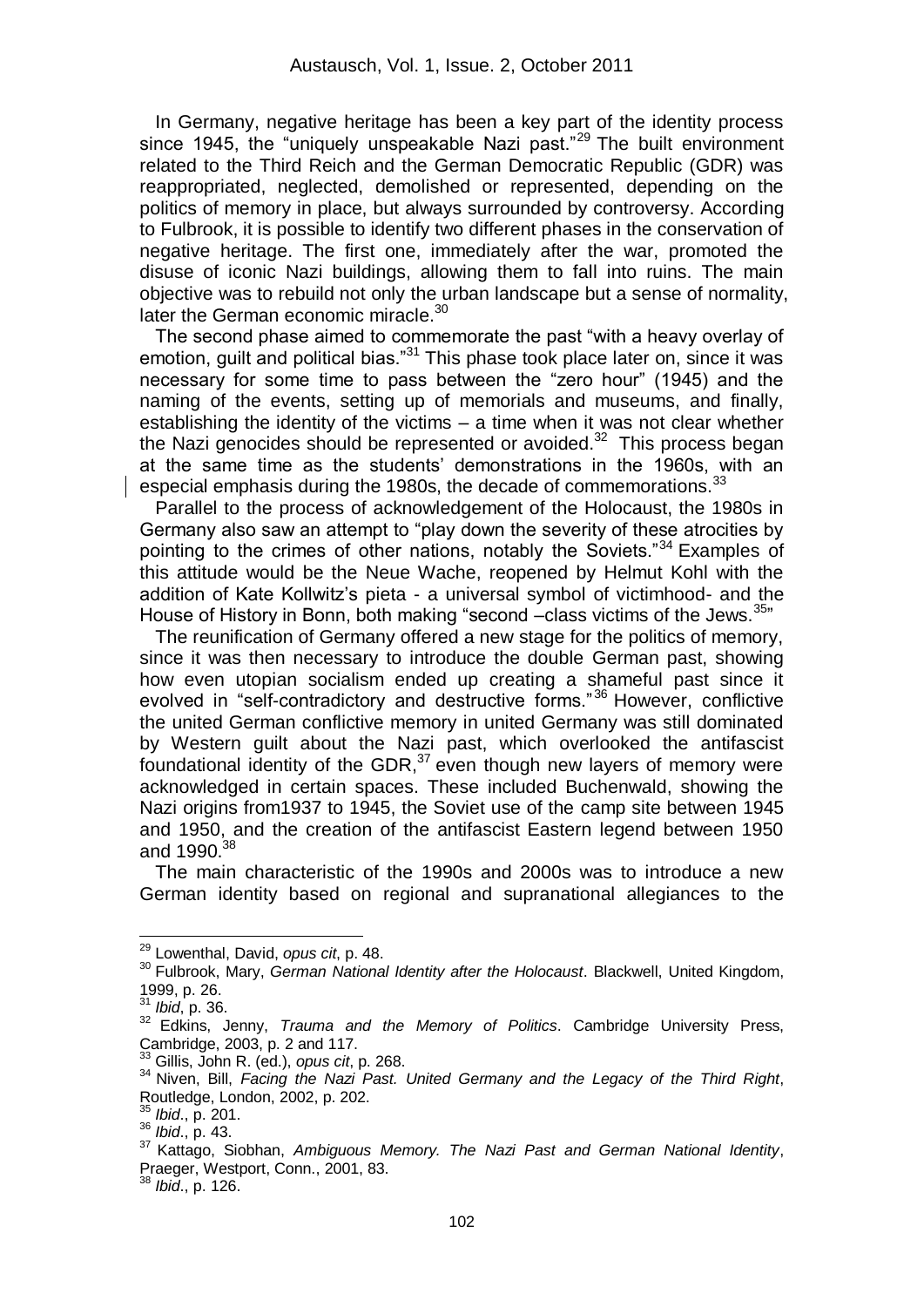constitution and to Europe.<sup>39</sup> Immigration and multiculturalism introduced a new understanding of German identity; as a consequence, the fourth generation of Germans born since 1945 based their patriotism not on a linear understanding of history, but on a selective and recent past, that of the achievements of the Federal Republic.<sup>40</sup> Only by doing so would German nationals be dealing with ethnicity and immigration as identity dilemmas "just like any other country,"<sup>41</sup> introducing a level of normality and parity with other European countries.

 Parallel to the creation of a more European German identity, the obsession with remembering, with the idea of not forgetting a shameful past, ultimately promoted the proliferation of museums, memorials, commemorative plaques, the preservations of ruins, traces, etc. A common feature of all these projects would be the intention by the cultural agency in place – the government, or a private initiative – to offer "apology, guilt, restitution, reconciliation and profound cultural change."<sup>42</sup> Shame has been a determinant component of the "desire to make reparations for the past," $43$  since even though the third generation of Germans born after 1945 cannot be considered guilty or held responsible for the Holocaust, they did experience shame as a consequence of their identification with their country and its history.<sup>44</sup> As explained by Dirk, the stigma of the Holocaust is not a self-imposed status, but it is "constructed and maintained by the gaze of others,"<sup>45</sup> so the main problem is not only to address the past among German nationals, but also to manipulate the perception of the "other". Thus, the selection of international star-architects when recreating identity through the built environment seems logical, with designs by Chipperfield, Eisenman, Foster, Ghery, Pei, etc.

 One could argue, however, following James Young"s ideas, that the multiplication of memory tools actually promotes forgetting, since "once we assign monumental form to memory, we have to some degree divested ourselves of the obligation to remember." <sup>46</sup> Furthermore, as Edkins pointed out, these markers on the built environment "commercialises and hence trivialises remembering."  $47$  Encouraged by this memory-culture, a new category of tourist comes to the fore: it is the tourist of history, a visitor who wants to engage with the past, and up to a point, revive a cathartic experience of history, or some sort of connection with the traumatic events that took place in certain conflictive spaces.<sup>48</sup>

 Two case studies have been identified for analysis in this paper, two cities that have embraced architecture in the aftermath of World War II as a way of

 $\overline{\phantom{a}}$ 

<sup>39</sup> Dirk, A. Moses*, German Intellectuals and the Nazi Past*, Cambridge University Press, Cambridge, 2007, p. 236.

<sup>40</sup> *Ibid*. p. 281.

<sup>41</sup> *Ibid*. p. 283.

<sup>42</sup> Findley, Lisa, *opus cit*, p. 39.

<sup>&</sup>lt;sup>43</sup> Dresler-Hawke, E. and J.H.Liu, "Collective Shame and the Positioning of German National Identity", *Psicologia Politica*, n.32, 2006, p. 131.

<sup>44</sup> *Ibid*. p. 134.

<sup>45</sup> Dirk, Moses A., *opus cit*, p. 25.

<sup>46</sup> Young, James E., *At Memory's Edge. After-Images of the Holocaust in Contemporary Art and Architecture.* Yale University Press, New Haven, 2000, p. 94.

<sup>47</sup> Edkins, *opus cit*, p. 126.

<sup>48</sup> Sturken, Marita, *Tourists of History. Memory, Kitsch and Consumerism from Oklahoma City to Ground Zero.* Duke University Press, United States, 2007, p. 9-11.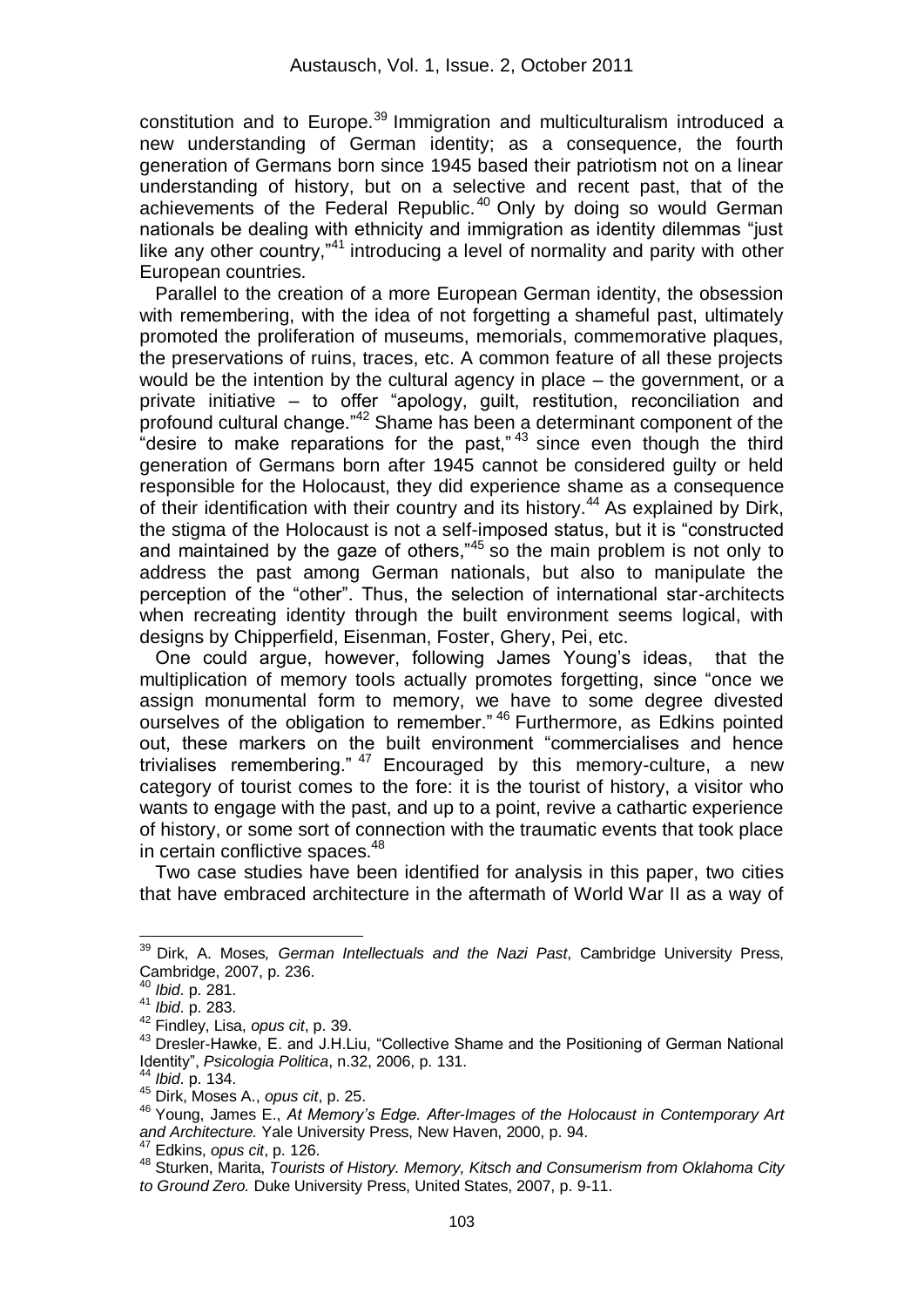reconstructing themselves. The built environment has supported the process of coming to terms with the past through the conservation, transformation and construction of traces, museums and memorials.<sup>49</sup> This architecture of the aftermath has a unique role in the formation of a new German identity, firstly because of the physical impact on the landscape and secondly as a consequence of the narration that is embedded in their architectural designs and collections. The first case study is Berlin, the capital city of Germany; the second one is Essen, the capital of the Ruhr area, the industrial heart of Germany. Even though these cities share few elements in common, it is possible to observe important differences regarding their approach to their own pasts through the analysis and description of a few key pieces of architecture. The analysis of these buildings and exhibitions will ultimately draw a portrait of the collector, of the cultural or political agency behind these projects – just as Benjamin generated portraits of the authors by describing their archives.<sup>50</sup> In order to understand these different narratives, the theories of Walter Benjamin on recollection, redemption and barbarism will serve as the basis of this study.

## Archiving Berlin"s past. Traces of redemption in the built environment.

 Berlin, as the capital city of Germany, is not only the seat of the government but also, and more importantly, the "focus of its symbolic presence", and as such, it has "to promote a sense of national identity."<sup>51</sup> Accordingly, Berlin has been chosen to portray the image of redemption through its built environment since, as Walter Benjamin explained,

> [...] our image of happiness is indissolubly bound up with the image of redemption. The same applies to our view of the past, which is the concern of history. The past carries with it a temporal index by which it is referred to redemption $52$ .

 The ultimate goal of embracing the German conflictive past through its negative heritage is not only atonement, but also happiness, two images that are necessarily linked to each other. In Berlin, the landscape is carrying the heavy load of a past that is actually overwhelming the present and the future of the city by citing so many episodes related to the Second World War. But,

<sup>&</sup>lt;sup>49</sup> According to Theodor W. Adorno, it will not be possible to come to terms with the past "until the causes of what happened [the Holocaust] are no longer active. Only because these causes live on does the spell of the past remain, to this very day, unbroken". Adorno, Theodor W., "What does coming to terms with the past mean?", pp. 114-129. In Hartman, Geoffrey H., *Bitburg in Moral and Political Perspective*. Indiana University Press, Bloomington, 1986, p. 129.

<sup>50</sup> Wölin, Richard, *Walter Benjamin. An Aesthetic of Redemption*, Columbia University Press, New York, 1982, p. 2

<sup>51</sup> Vale, Lawrence J., *Architecture, Power and National Identity*. Routledge, London, 1992, p. 16.

<sup>52</sup> Benjamin, Walter, "Theses on the Philosophy of History", *opus cit*, p. 245.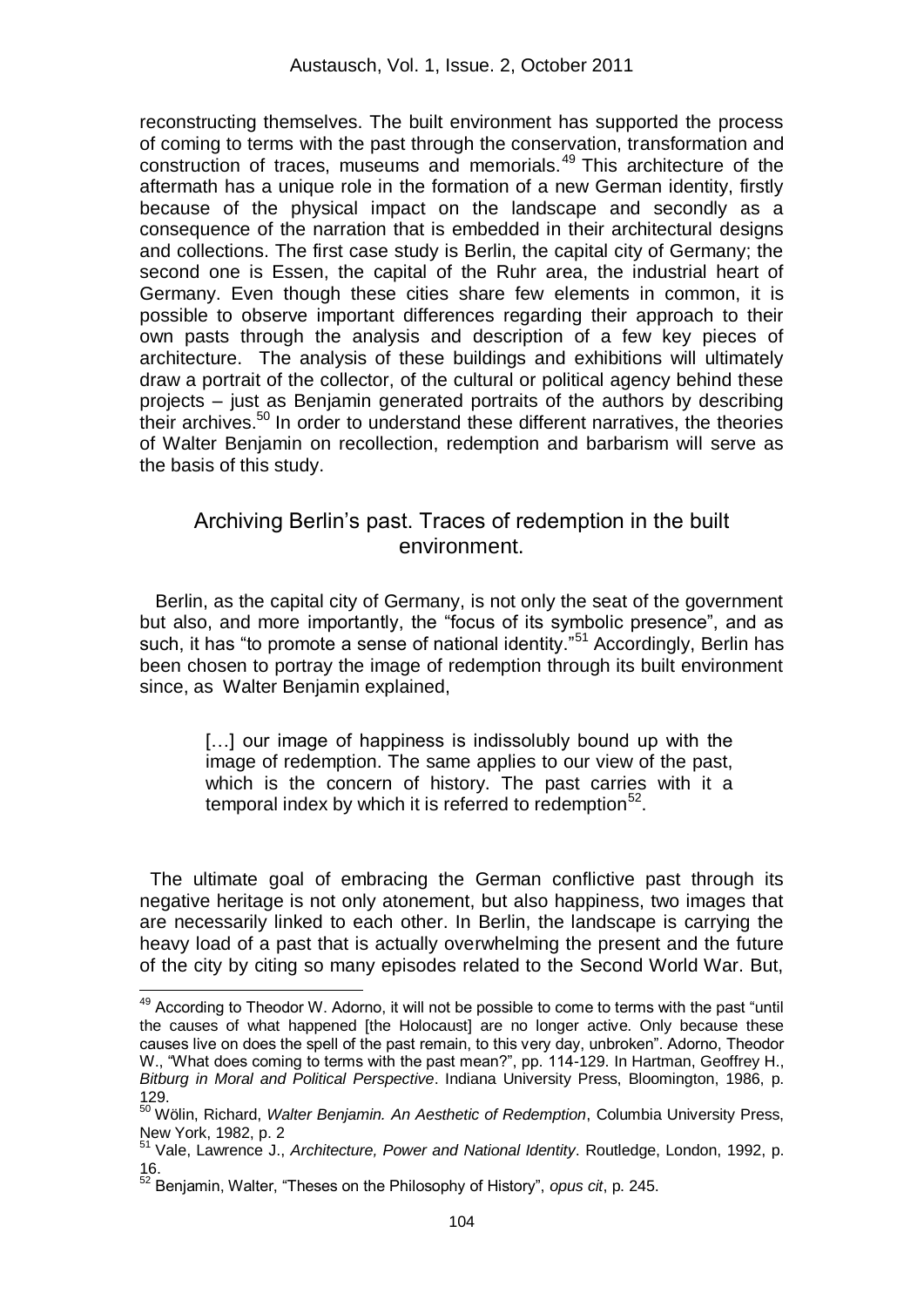just like a museum, the built environment also offers the opportunity to select the events that will construct the narrative of its memory. It is necessary to highlight how most of the elements preserved or recovered in order to be part of that narrative are linked to the Nazi past, avoiding a clear connection with the communist past of the city, which seems to be reduced to the Wall, Check Point Charlie, and Alexanderplatz. It seems that the communist heritage is on the one hand a reminder of a dissonant past, which interferes with the reconstruction of the new German identity. On the other hand, the communist heritage has become an attraction for tourism, and as such, it also has to be preserved.<sup>53</sup>

In this sense, Berlin is, borrowing Crane's neologism, the capital of citegeist,<sup>54</sup> where shameful memory cannot rest, where the Holocaust must be remembered, especially since Germany"s new identity is being analysed by a world still traumatised by the atrocities that took place during the Nazi period.<sup>55</sup> Hopefully, this process of remembering the barbarian past– which is almost as obsessive as Funes, the literary character created by Argentinean Jorge Luis Borges<sup>56</sup> - will help not only to create an image of redemption but also ultimately achieve atonement and happiness for Berlin and Germany.

 In order to gain atonement, Germany, after a period of amnesia, has confronted its history and seems to be following Benjamin's thoughts regarding the relationship with the past:

> This state of unrest refers to the demand on the researcher to abandon the tranquil contemplative attitude toward the object in order to become conscious of the critical constellation in which precisely this fragment of the past finds itself in precisely this present.<sup>57</sup>

 Benjamin insists in the importance of recognizing not only relevant episodes from the past, but also its common relation with the present. Moreover, Benjamin goes on defending historical materialism in its commitment to experiencing the past in current times, tracing the past's pulse in the present.<sup>58</sup> The way to find that pulse, as Benjamin suggests, implies to "conduct [your]self like a man digging."<sup>59</sup> Literally, this is the kind of activity that has taken place in Berlin, the Topography of Terror being an example of such a moral homage to the past in its actuality.<sup>60</sup> The former Gestapo Headquarters, destroyed during the war and hauled away in 1949, was rediscovered in the 1980s by increasing popular interest in using the site as a "thinking place [… which would work] better than any monument to sharpen

<sup>&</sup>lt;sup>53</sup> Light, Duncan, "Gazing on communism: Heritage tourism and post-communist identities in Germany, Hungary and Romania", *Tourism Geographies*, 2:2, 2000, p. 159.

<sup>54</sup> Crane, Susan, *opus cit*, p. 12.

<sup>55</sup> Lowenthal, David, "identity, heritage and history", in Gillis, John R. (ed.), *opus cit*, p. 48.

<sup>56</sup> Borges, Jorge Luis, "Funes. His Memory". In *Fictions*, Penguin Books, London, 2000 [1944],  $p. 99.$ 

<sup>57</sup> Benjamin, Walter, "Edward Fuchs: Collector and Historian", *opus cit*, pp. 25-75, p. 28.

<sup>58</sup> *Ibid*, p. 29.

<sup>59</sup> Benjamin, Walter, "A Berlin Chronicle", *opus cit*, p. 26.

<sup>60</sup> Steinberg, M.P., "Introduction: Walter Benjamin and the Demands of History", *opus cit*, p. 3.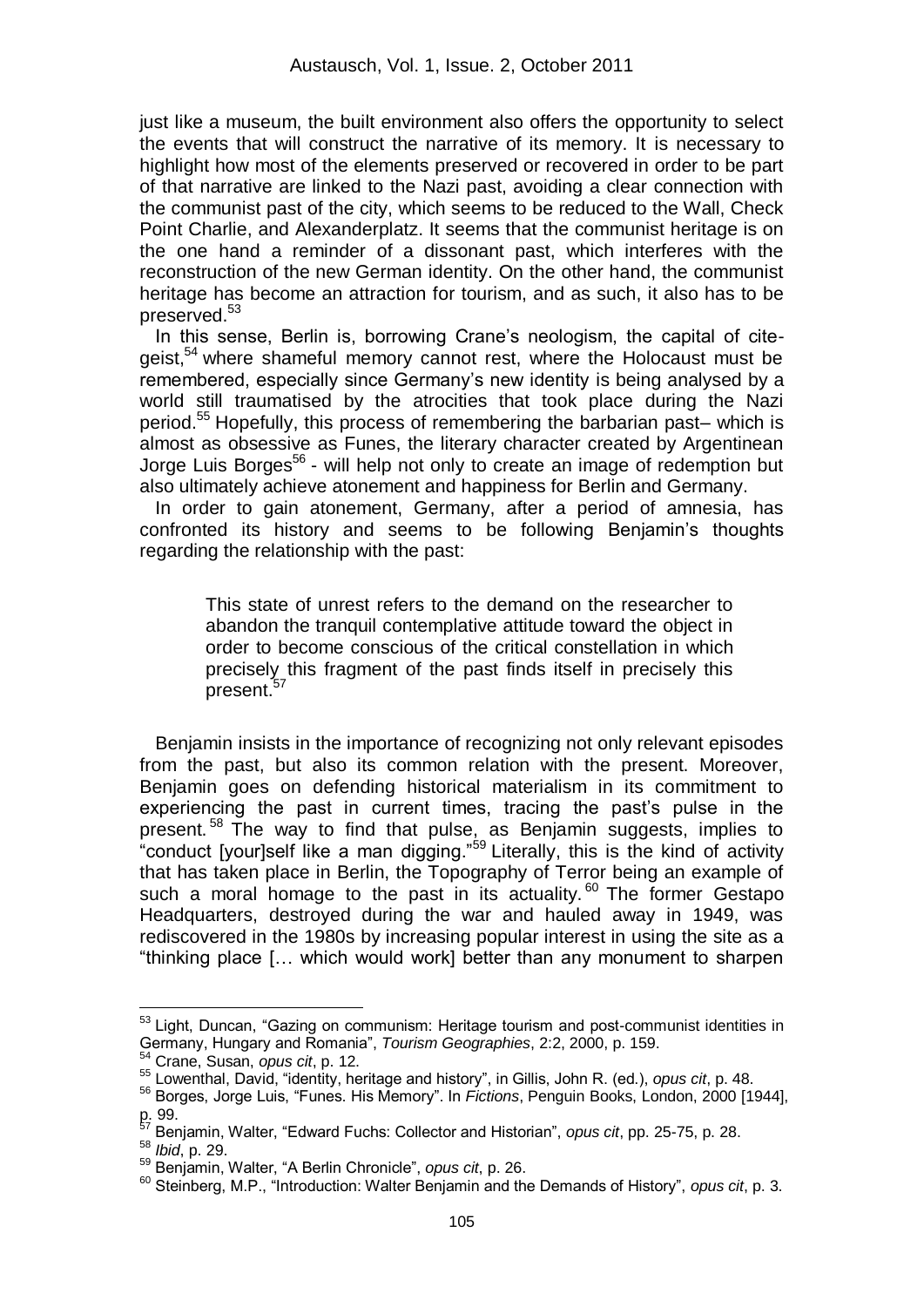consciousness and memory."<sup>61</sup> Once again an international star-architect was chosen to deal with such a conflictive site. However, Peter Zumthor"s project proved to be too expensive and ended up being replaced by Ursula Wilms, of Heinle Wischer & Partner, with a building that was "intended neither to neither serve as a memorial nor interpret the events related to the site, but rather to provide an information resource." <sup>62</sup> It is interesting how a non-German architect could have interpreted the site, but a German one could not, preferring to avoid any critical approach to her conflictive history and identity.

 The Reichstag, renovated by Sir Norman Foster, also introduces a new layer of meanings in another conflictive building. The Reichstag is now the image of "democratic transparency" but it also is a reminder of the imperial past, the destruction carried out by the Nazis in the 1930s, the graffiti left by Soviet soldiers during the War, the wrapping of the building by Christo in 1995, and ultimately, the site of the Bundestag.<sup>63</sup> The new addition designed by a British star-architect offers the possibility to "dig" into the walls of the Reichstag in order to face and learn from the past, a memory exercise that seems to be banned for German national architects.

 So many other buildings in Berlin tell stories that can still be read through their surfaces and traces that have not yet been erased. An example of these authentic sites would be the Workshop for the Blind, Museum Otto Weidt, which tells the story of a "silent hero" – not as famous as Oskar Schindler who tried to help Jewish workers in his factory during the Nazi period. The main interest of this small museum is the power of its aura – nothing has changed in the building since it was closed during the war $^{64}$  - which makes the process of "digging" rather easy and accessible. However, what is very interesting about this authentic site is the fact that it is not imposed on the built environment, it is actually hidden in the small courtyard of Rosenthaler Straße 39, making it difficult to find; just the opposite to the experience of facing the overwhelming Holocaust Memorial.

 Berlin is covered with traces of its "negative heritage": from the bullet holes on the facades of many buildings, to the multiple memorials built ex-profeso all over the city. Some of them are as subtle as the Bebel Platz memorial, which commemorates the site of the  $10<sup>th</sup>$  May 1933 Nazi books' burning. This monument, designed by Micha Ullman in 1995, is an underground empty bookshelf, dug in the authentic place where the events took place, and as such can only be seen through an unobtrusive glass panel set in the ground. This memorial offers, just like Otto Weidt Museum, an invitation to rediscover the traces of Berlin, rather than imposing them on a more monumental scale.

 The Reichstag, the Museum Otto Weidt, the Topography of Terror or Bebel Platz are examples of this idea of activating the past for the sake of both the past and the present.<sup>65</sup> with the intention of coming to terms with the past, and

<sup>61</sup> Eckhardt, Ulrich and Andreas Nachama, *Jüdische Orte in Berlin*. Nicolai, Berlin, 1988, p. 59. In Jordan, Jennifer A., *Structures of Memory. Understanding Urban Change in Berlin and Beyond*. Stanford University Press, Stanford, 2006, p. 47.

<sup>62</sup> Anon. "Heinle, Wischer & Partner: Topography of Terror Museum, Berlin", *AT* (Architecture Today), 212/October 2010, p34, URL: http://www.architecturetoday.co.uk/?p=10921, accessed on the 12<sup>th</sup> October 2011.

<sup>63</sup> Huyssen, Andreas, *Present pasts. Urban Palimpsests and the Politics of Memory*. Stanford University Press, Stanford, 2003, pp. 76-77.

<sup>64</sup> Jordan, Jenifer A*., opus cit,* p. 14.

<sup>65</sup> Steinberg, M.P. (ed) *opus cit*, p. 22.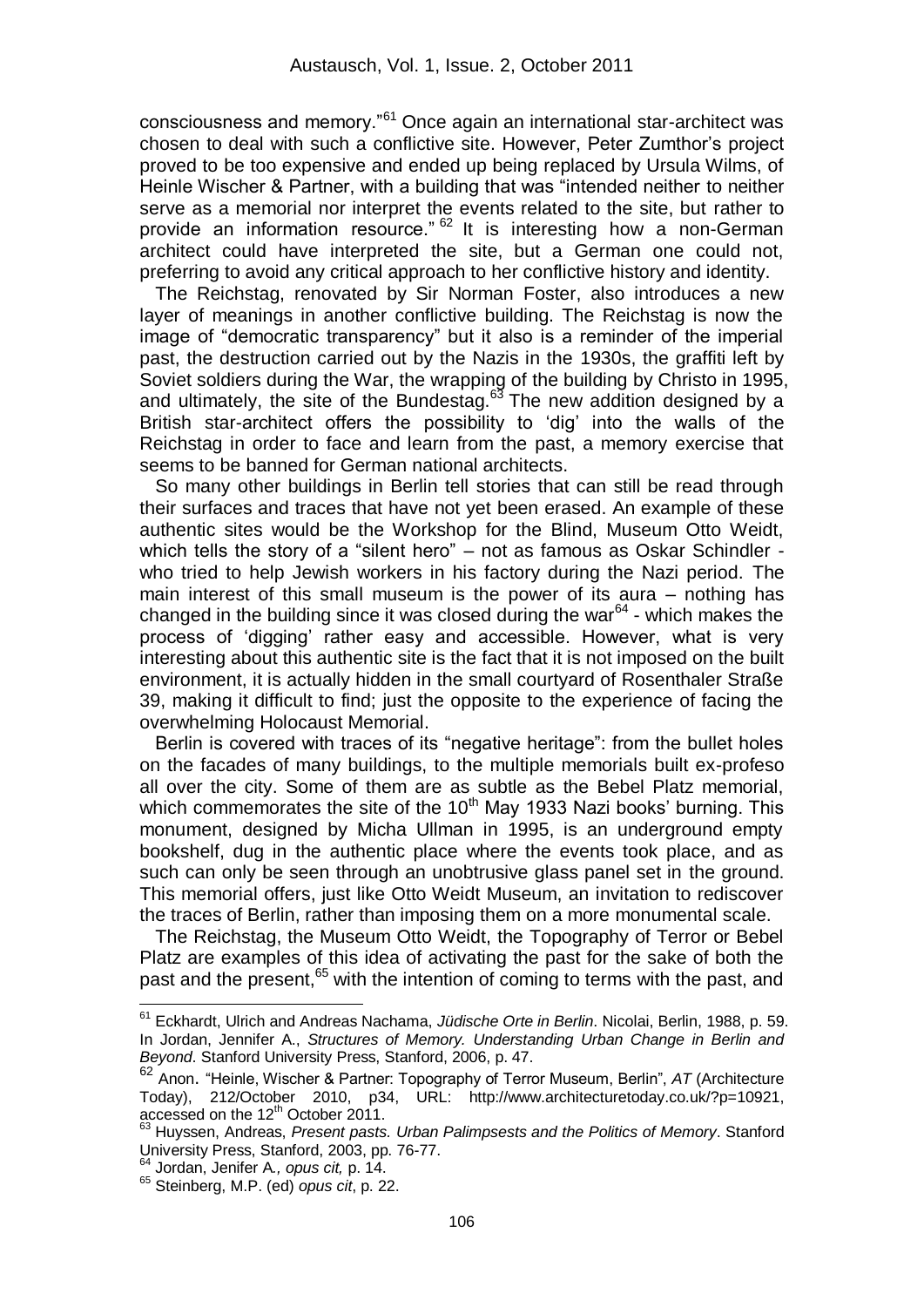building upon it a stronger sense of identity in the present. Some other examples of Berlin"s built environment can be understood following Benjamin"s concept of digging, but are also related to the idea of Barbarism in History, such as the Royal Palace, the Museum of German History or the Jewish Museum.

 Walter Benjamin, in his *Theses on the Philosophy of History*, stated that "there is no document of civilization which is not at the same time a document of barbarism."<sup>66</sup> In his comparative studies between the Roman empire and modern imperialism, he realised how the concept of "heritage" had always been constructed by the elite of winners who appropriated it by means of war and other barbarian acts, and integrated it into their own culture. Benjamin suggests that culture and heritage, then, have become tools of the ruling classes and should be understood as such  $67$ . In this sense, it is fair to say that Berlin, and other parts of Germany, have embraced the notion of barbarism as part of both their negative and positive heritage, and artefacts and memories related to conflictive eras such as the Third Reich, are now being kept in museums for public display. An example of this attitude is the Museum of German History, in Berlin.

 In 1982 two projects were aiming to fulfil the need to have a museum of German history. The first one, the House of History, was designed to be built in Bonn, capital city of the FRG (Federal Republic of Germany). The second one was an initiative to house the German History Museum in Berlin (*Deutsches Historisches Museum* - DHM). The main problem that both projects encountered was the so-called *Historikerstreit*, the historians" conflict: how central should the Third Reich be in those collections?<sup>68</sup> The plan of the DHM already shows that the space dedicated to the different periods of German History is not equal, questioning, as Benjamin dictated, "every victory, past and present, of the rulers."<sup>69</sup> By doing so, the collection shows what Michael Rothberg has coined a "multidirectional memory", an open minded point of view which aims to acknowledge all the "conflictive claims that constitute the archives of memory and the terrain of politics."<sup>70</sup>

 The museum is divided into two floors, the first one showcasing German history from 100 BC up to 1914, whilst the ground floor covers the uncomfortable twentieth century, the Second World War, the Holocaust, divided Europe, and contemporary Germany from the fall of the Berlin Wall until 1994. The difference in space is quite striking, not only between the two floors (twenty centuries in the first floor versus eighty years in the ground floor); but also between the periods exhibited in the contemporary section, allowing the same space for the period between 1933 to 1945 and for that between 1945 to 1994. This division of space shows the relevance of the Holocaust and the Second World War, which seems to occupy the core of the

<sup>&</sup>lt;u>.</u> <sup>66</sup> Benjamin, Walter, "Theses on the Philosophy of History", *opus cit*, p. 256.

 $67$  Lowry, Michael, "Against the Grain: the dialectical conception of culture in Walter Benjamin"s Thesis of 1940", in Steinberg, M.P. (ed.), *Walter Benjamin and the Demands of History*, Cornell University Press, New York, 1996, pp. 208-209.

<sup>68</sup> Maier, Charles S., *The Unmasterable Past. History, Holocaust, and German National Identity*. Harvard University Press, Cambridge Massachusetts, 1997 [1988], p. 123 and 126.

<sup>69</sup> Benjamin, Walter, "Theses on the Philosophy of History"*, opus cit*, p. 255.

<sup>70</sup> Rothberg, Michael, *Multidirectional Memory. Remembering the Holocaust in the Age of Decolonization.* Stanford University Press, California, 2009, p. 29.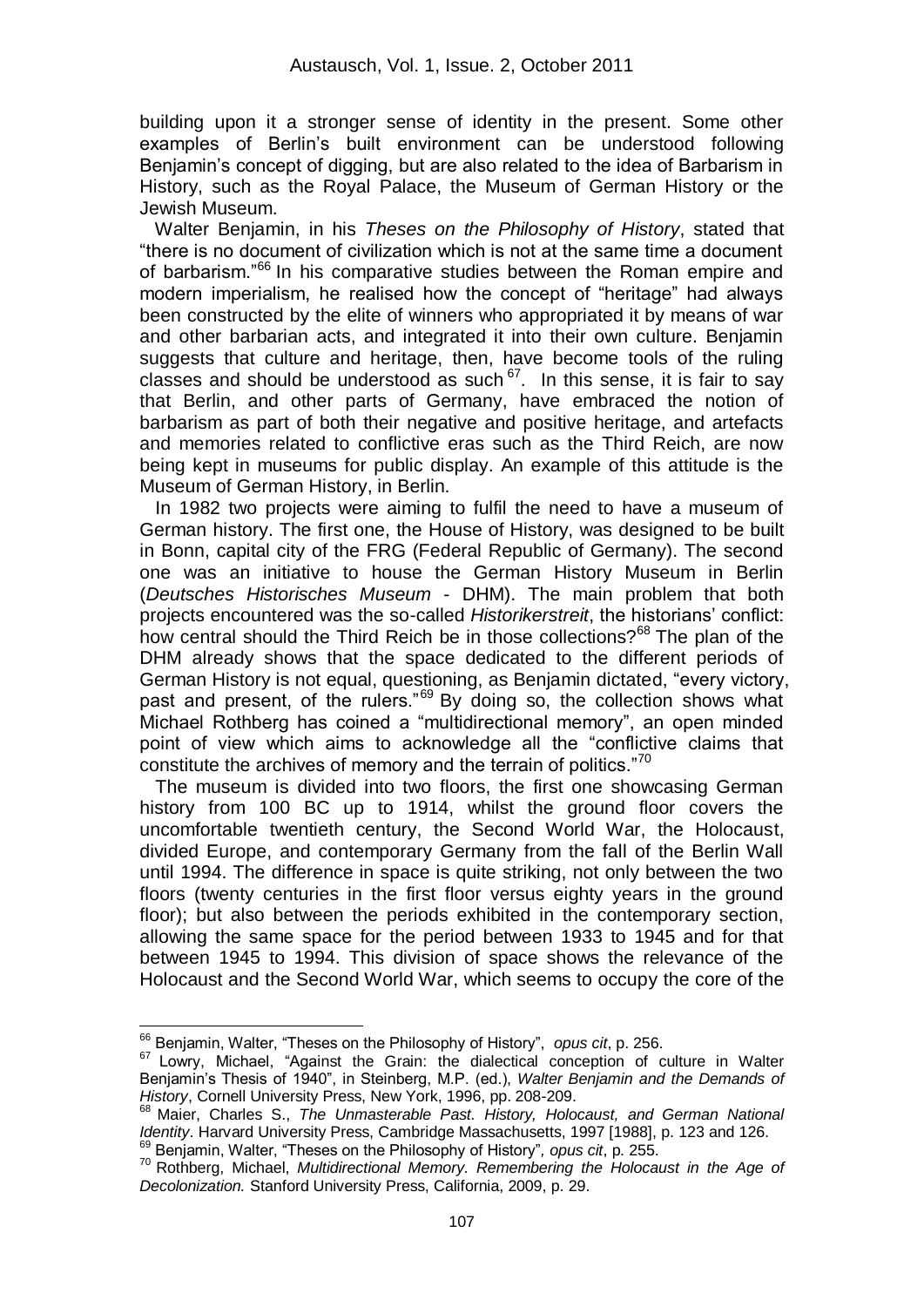collection and the building, and ultimately, of historical and national identity discourse in contemporary Germany.

 Even though this museum aims to give a broad spectrum of German History, including episodes that in other countries would have been avoided (such as the Vichy government in the Musée Memorial pour la Paix of Caen<sup>71</sup>), it is possible to agree with Benjamin when he recognizes that public museums can only offer "fragmentary notions of the culture of the past"<sup>72</sup>, a selection of the most significant episodes which aim to create a coherent narrative<sup>73</sup>. As pointed out by Claire Sutherland, the DHM is "portrayed as a bastion of objective, scientific research aloof from any manipulating agents or ideas", even though is also quite clear that the exhibition is promulgating an image of Germany mainly linked with European history. Again, this is based on a unilaterally Western German museology, which tried to disengage itself from the previous GDR museum of German History, also housed in the same building.<sup>74</sup> Moreover, the fact that the international architect I.M. Pei was appointed to design the extension also shows the importance of creating a new, non-German, international and iconic face to the DHM.

 The Silent Heroes Memorial Centre, attached to the aforementioned Otto Weidt Museum, provides a completely different approach to the barbaric episode of the Holocaust. Instead of presenting the misdeeds of Third Reich Germany, this documentation and research centre aims to highlight the other side of the coin, that of the German individuals who tried to protect their Jewish neighbours on a smaller scale<sup>75</sup>. Like in many other memorials, one of the main features of this centre is the naming of these silent heroes – as can be seen on the staircase wall – avoiding numbers, making their actions more human, based on individual histories. In this sense, this space showcases a conflictive memory in which barbarian acts have a humanitarian counterpart thanks to these silent heroes" actions. However, and in harmony with Otto Weidt's museum, this centre is also an invitation to knowledge, rather than an imposition on German identity.

 Other memorials, however, have a much more intrusive impact on the urban context. That would be the case of the Holocaust Memorial, designed by Peter Eisenman in 2005. This project has been surrounded in controversy since the competition was launched in 1995 until today. The site (the city centre), the shape of it (similar to a graveyard), the size of it (19,000 square meters), all contributed to the controversy, as has been explained in detail by James Young, who was a member of the Commission for the Memorial. Young understood that German nationals had to embrace their past, instead of being paralyzed by it. He believed that

Brower, Benjamin C., "The Preserving Machine. The "New" Museum and Working through Trauma – the Musee Memorial pour la Paix of Caen". In *History & Memory*, Vol. 11, No. 1, Spring/Summer 1999, pp. 77-103.

<sup>72</sup> Benjamin, Walter, "Edward Fuchs: Collector and Historian", *opus cit*, p. 55.

<sup>73</sup> Gupta, Akhil and James Ferguson (ed.), *Culture, Power, Place. Explorations in Critical Anthropology*, Duke University Press, Durham and London, 1997, p. 97.

<sup>74</sup> Sutherland, Claire, *Soldered states: nation-building in Germany and Vietnam*, Manchester University Press, Manchester and New York, 2010, p. 108-127.

<sup>&</sup>lt;sup>75</sup> Silent Heroes Memorial Centre, at http://www.gedenkstaette-stille-helden.de/english.html, visited on the 28<sup>th</sup> of June 2011.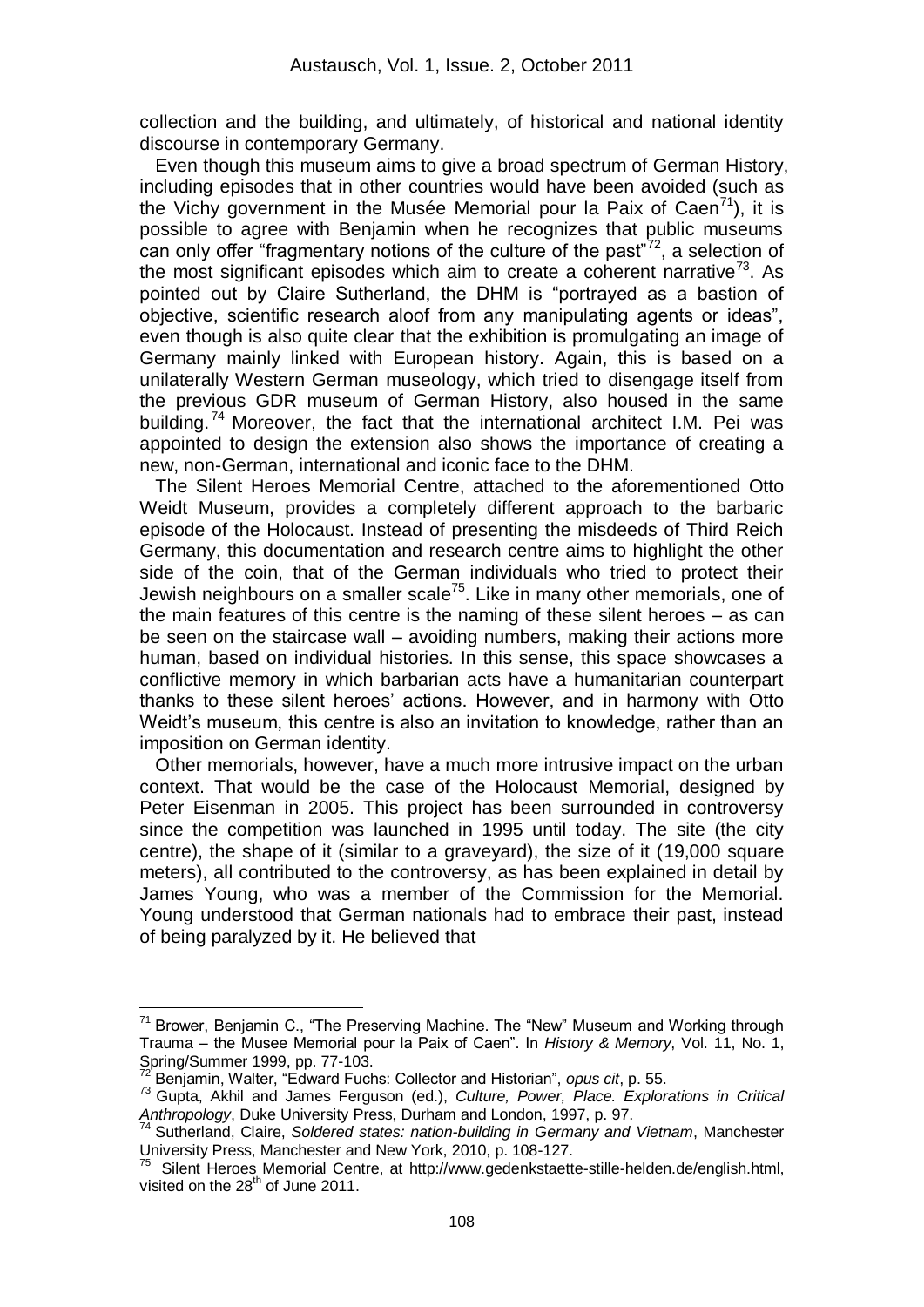[...] in their memorial visits [living Germans] will be asked to recall the mass murder of a people once perpetrated in their name, the absolute void this destruction has left behind, and their own responsibility for memory itself<sup>76</sup>.

 However, the fact that the Holocaust Memorial has been built on an empty space, void of historical authenticity (i.e. it is not on the former grounds of a concentration camp), and the way it has been designed by introducing abstract forms, forces the visitor to engage in imagination exercises, trying to understand "what is the meaning of this place?"<sup>77</sup>. In the Neues Museum, the Reichstag or the Otto Weidt Museum, the traces left on the architecture are strong enough for us to understand their historical implications: the ruins left by the bombings, the bullet holes as scars on the walls, the hide out behind a closet, they all share the aura of authenticity, something that cannot be replaced or created artificially. It seems, as Dekel argues, that the ultimate function of the Holocaust Memorial as an abstract and "inauthentic" site of memory is mostly commemorating the *rememberers* themselves<sup>78</sup>, the ones who actively experience the past during their visits. What is clear after analysing its location, size, and design (again by an international star-architect) is that the Holocaust Memorial will "serve to place the Holocaust at the centre of national memory, but memory can have many centres."<sup>79</sup> Some of them are authentic, some others ex-novo, but they all create a network of memory traces in Berlin.

 The Jewish Museum was built on a void in the city landscape, but this time not on an authentic site. The void that was trying to be filled was that of atonement, as "a further step in recognizing and repairing the barbarisms of its recent past."<sup>80</sup> And in order to do so, the whole design project revolved around the idea of experience, again trying to follow Benjamin"s materialism "to account for the present's particular experience of a particular past<sup>"81</sup>. In this case, the design of the building - with its broken star of David layout, staircases that end on walls, windows that cross the walls at strange angles, the dark tower which recalls the horror of extermination devices, the inaccessible gardens and the confusing layout of the museum overall- was created to provide a suitable environment to experience the particular past of the Jewish population during the Holocaust;

> [...] a site of Jewish experience. An architecture that induces this experience in all of its users, Jews and others at once (but not, of course, alike). <sup>82</sup>

<sup>76</sup> Young, James E., *opus cit*, p. 223.

 $77$  Dekel, Irit, "Ways of looking: observation and transformation at the Holocaust Memorial", *Memory Studies*, Vol. 2, Issue 2, 2009, p. 76.

<sup>78</sup> *Ibidem*, p. 83.

<sup>79</sup> Niven, Bill, *opus cit*, p. 232.

<sup>80</sup> Smith, Terry, "Daniel among the philosophers. The Jewish Museum, Berlin, and architecture after Auschwitz", pp. 137-159. In Hartonian, Gevork (ed.), *Walter Benjamin and Architecture*. Routledge, New York and Oxon, 2010, p. 141.

<sup>81</sup> Newman, Caroline, "Cemeteries of tradition: the critique of collection in Heine, Nietzsche and Benjamin", *Pacific Coast Philosophy*, Vol. 19, No. 1/2, November 1984, p. 17.

<sup>82</sup> Smith, Terry, *opus cit*, p. 153.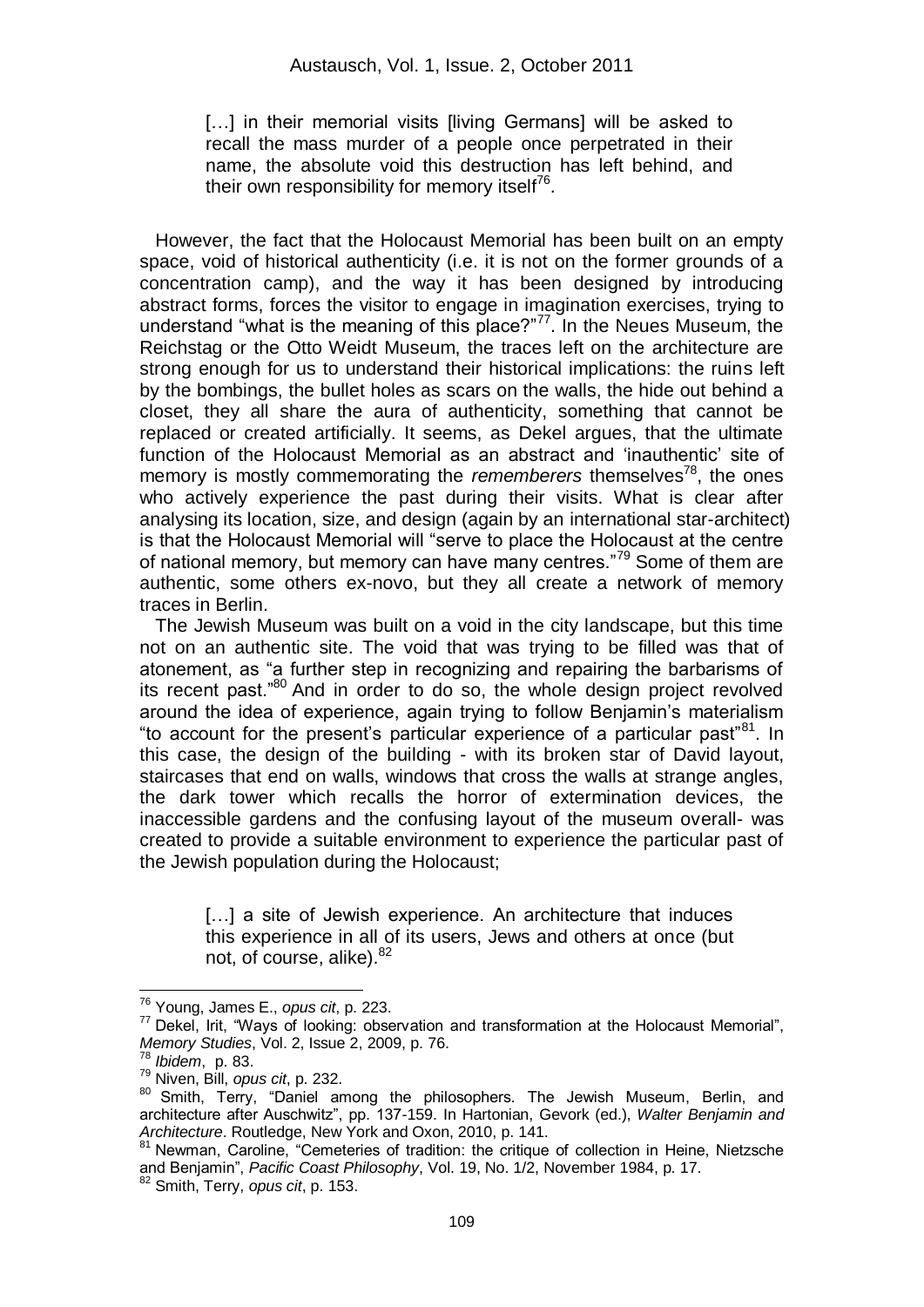Terry Smith argues that with his "style" Libeskind has offered a new choice in architecture, a new hope to build within the aftermath of the Second World War. And as such, Libeskind has provided the world with, on the one hand, theoretical exercises which showed Libeskind"s interest to the urban memory; $^{83}$  and on the other, a series of buildings of the "aftermath" (Jewish Museums in Copenhagen and San Francisco; and the Felix Nussbaum House in Osnabrück). However, it could be argued that the style that has created "a site of a Jewish experience" is not the most appropriate style for a memorial commemorating the 9/11 terror attacks in New York (One World Trade Centre, New York and Memoria e Luce, Padova), the devastation created in different wars and scenarios (Imperial War Museum North, Manchester), or even a museum of Modern Art (Denver).

 Another interesting example of lack of authenticity would be the reconstruction of the Royal Palace in Berlin. Erased from the urban landscape by the bombings of the Second World War, it was demolished by the communist government of East Germany and replaced by a more socialist space, the Palace of the Republic. When the Wall fell this new palace was demolished since, according to the official records, it was infected with asbestos. 84 The controversial site, which was a manifestation of the communist history in Berlin, will be now completed with a nostalgic replica, a new Royal Palace which aims to recall the royal Prussian capital, before the barbarian episodes of the two world wars took place. Even though the new palace will be built on an authentic site, the building will not be able to replace the original one, just like a translation can never do what the original text does  $85$ . The new construction will be lacking the aura, the quality of authenticity; furthermore, it will be the epitome of what Dolgoy has coined as anti-palimpsest<sup>86</sup>: the reconstruction of three of the four facades of the original Hohenzollern Stadtschloss will attempt to erase the memory of the Palace of the Republic in the centre of Berlin.

 This reconstruction could also be read as a new wave of historicism in Germany, aiming to protect the original one which left its mark in Berlin"s Mitte district in the nineteenth century. This option moves away from the contemporary architecture used to transform completely Potsdamer Platz, avoiding any nostalgia in its modern design. This new historicism shares certain elements with the one from the nineteenth century, described by Umbach. $87$  since both were driven by unification (that of 1871 and 1989); the economic boom (of 1867-1873 and the economic miracle of the sixties); and finally, the rise of history (and currently of memory) as an academic discipline.

<sup>83</sup> Libeskind, Daniel, *opus cit*: See his proposals for Alexanderplatz, City Edge, Potsdamer Platz and Unter den Linden in Berlin and the regeneration of Sachsenhausen in Oranienburg. <sup>84</sup> Frantz, Monika de, "Localizing Multi-level Space in Urban Cultural Politics: The Reconstruction of the Museumsquartier Wien and the Schlossplatz in Berlin", in Luigi Doria, Valeria Fedeli and Carla Tedesco (eds.), *Rethinking European Spatial Policy as a Hologram. Actions, Institutions, Discourses*, Ashgate, Burlington, p. 51.

<sup>&</sup>lt;sup>85</sup> Harootunian, Harry D. "The Benjamin Effect: Modernism, Repetition, and the Path to Different Cultural Imaginaries", in Steinberg, M. P. (ed.), *opus cit*, p. 70.

<sup>&</sup>lt;sup>86</sup> Dolgoy, Rebecca Claire, "From Ethos to Mythos: The becoming mythical of history", *Austausch*, Vol. 1, No. 1, April, 2011, p. 32.

<sup>87</sup> Umbach, Maiken, *opus cit*, p. 29.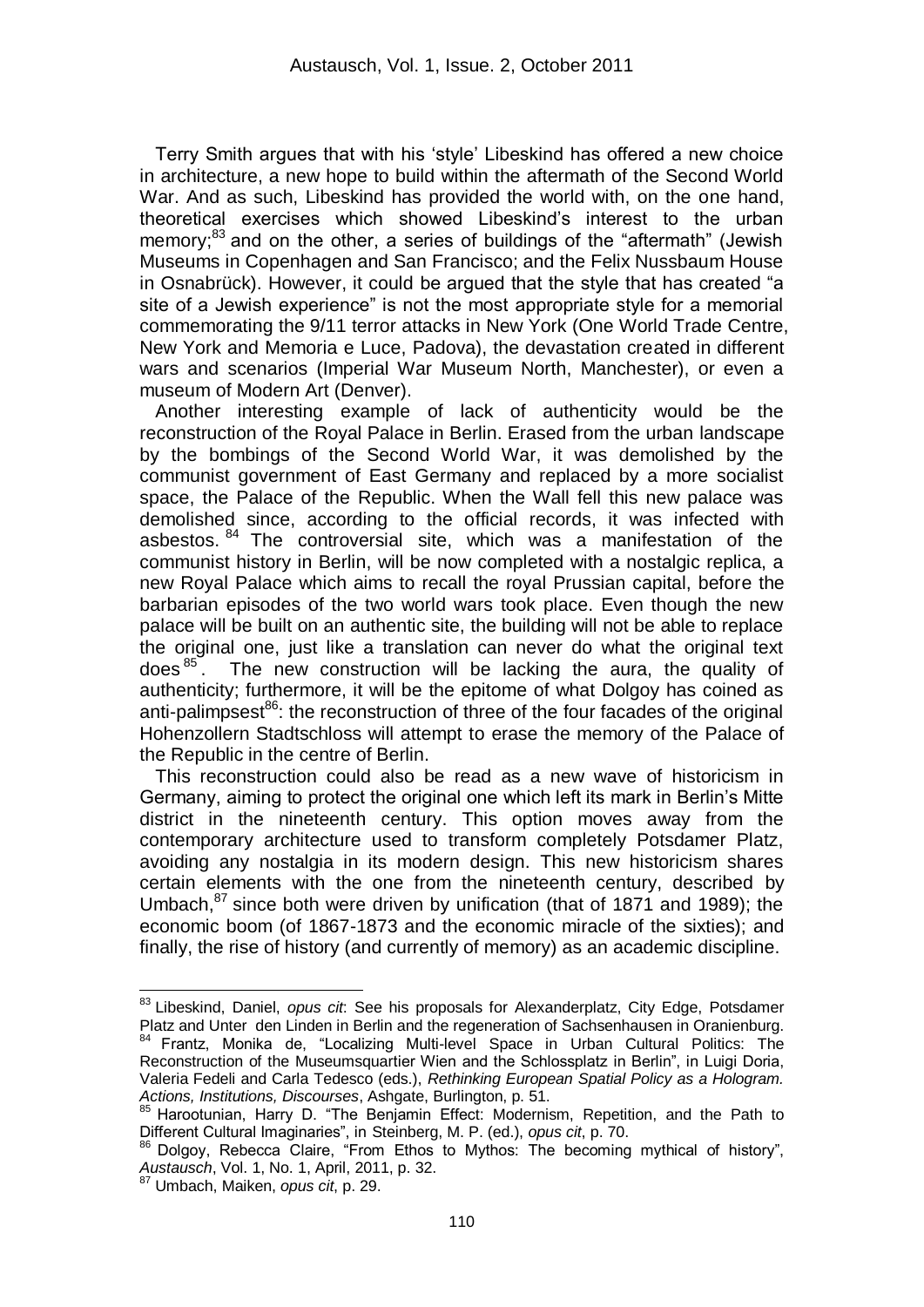Berlin"s emphasis on unlocking the past, and in reading it through a critical perspective identifying barbarism in its history, seems to follow Benjamin"s ideas on the past and its permanence in the present. By doing so, Berlin offers the opportunity for

[...] rescuing the subversive and critical forms of culture, those viscerally opposed to the bourgeois ideology, from being embalmed, neutralized, academicized, and enshrined by the cultural establishment<sup>88</sup>.

 By acknowledging the barbarian past and providing a place to revise it critically in the present, Berlin could gain atonement, which, as explained before, could support the recreation of German identity. The Royal Palace is a clear attempt to do so by going back to a former and more pleasant past, whilst still including, at least, part of the functions that the Palace of the Republic held during the communist era (acting as a social meeting place). Similarly, the Neues Museum on Berlin"s Museum Island, just a few metres away from the Museum of History, offers another interesting solution to the traces left by the past in an attempt to gain not only redemption, but normalization. Recently opened after years of ruination (since 1945), this museum explores the coexistence of the past, the present and the future in the same premises. On the one hand, there is a clear intention to recover the original museum built by August Stuler in 1840, transformed in the 1920s and heavily damaged during Second World War. On the other hand, David Chipperfield has introduced new structures which promote a dialogue between different episodes in history: the past and the present. As Joseph Rikwert explains it,

> The reborn building now speaks anew to the visitor in accents that echo the intentions of its original designers and assumes the role of a witness to its own tragic story. […] The effect is that of a palimpsest, a surface on which any number of texts have been written but only imperfectly erased, so that it becomes possible for us to trace earlier fragments under existing lines.<sup>89</sup>

This description of the Neues Museum could easily be applied to Berlin, as an urban complex in which it is possible to read different levels, meanings, episodes, stories; a city that is not hiding its past, but is exposing its barbarism in order to confront it with the present.

 Even though the built environment embodies the traces of barbaric episodes in history, it can also become a prompt to critically reconsider our past, and from that confrontation with unpleasant memories, it would be possible to build a stronger sense of identity and belonging to the place. As explained

<u>.</u>

<sup>&</sup>lt;sup>88</sup> Löwy, Michael, "Against the grain: The dialectical conception of culture in Walter Benjamin"s Theses of 1940", pp. 206-213. In Steinberg, M.P. *opus cit,* p. 211.

<sup>89</sup> Rikwert, Joseph, "The Museum rejuvenated", pp. 25-35. In *Neues Museum Berlin*. David Chipperfield Architects in collaboration with Julian Harrap. Verlag der Buchhandlung Walther Konig, Germany, 2009, p. 35 and 52.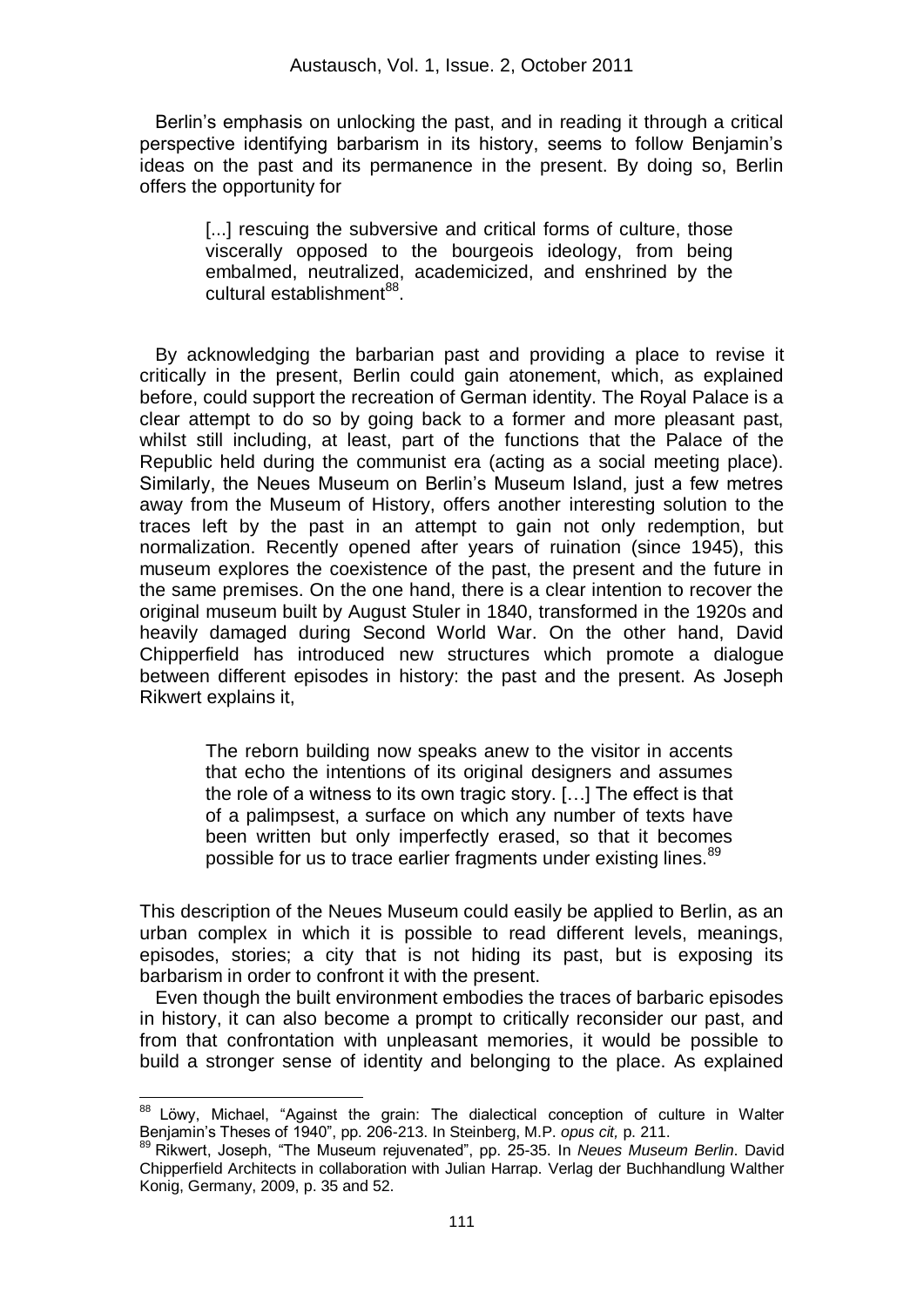through the above examples, this seems to be the case in Berlin as a consequence of being the capital city of Germany. In Essen, the capital of the Ruhr Valley, the built environment is used in a completely different fashion, as an excuse to select only positive memories from the past in order to transform the built environment and its regional identity.

## Renewing the Ruhr Valley. Essen for the Ruhr 2010

 Essen has been awarded the title of European Capital of Culture 2010 under the motto "Essen for the Ruhr". As a consequence, Essen became also the representative of the Ruhr Area (German: "Ruhrgebiet" or simply "Das Revier"), an urban conurbation of fifty-three cities and towns. Thus the Ruhr Metropolis is the biggest conurbation in Germany, and the third largest one of its kind in Europe, containing 5.300.000 people within its borders.<sup>90</sup> The western part of Germany which developed around the rivers Ruhr, Emscher and Rhine became an essential focus for the industrialisation process at the beginning of the twentieth century, thanks to its soil rich in coal, the so called "black gold."<sup>91</sup> Coal and steel were essential in the development of this area as the industrial centre of Germany, a process accelerated by the Kaiser"s armament policy before the First World War and later on by Hitler and his rearmament interest after the Great War.<sup>92</sup>

 During the 1960s most of the coal mines were closed down, leaving many monumental traces of a richer and busier past, alongside a deep social and economical crisis, with very high unemployment. Some of the industrial relics from the 1980s were put to new uses: museums, cultural centres, exhibition halls or places of recreation, such as the Zollverein Pit (Museum of the Ruhr), the Duisburg Landscape Park and the Gasometer in Oberhausen.<sup>93</sup> It was thanks to the International Building Exhibition (IBA) in 1999, that the Ruhr area benefited from a wider regeneration project around the river Emscher, which not only returned the banks of the river to nature, but also reinterpreted the old industrial heritage.<sup>94</sup>

 Culture had been present in the Ruhr Area in the form of museums since the early twentieth century. Alfred Salmony, a German art historian, wrote an article in 1929 entitled "The Rhineland as an artistic unit", highlighting not only the industrial landscape of the region, but also the large number of museums

<sup>90</sup> Essen for the Ruhr. European Capital of Culture, 2008. *Essen for the Ruhr. Book 1*. Essen for the Ruhr, Bochum , 2010, p. 12.

<sup>91</sup> Junkermann, Susanne, *Metropole Ruhr. Kulturhauptstadt Europas*. Ziethen – Panorama Verlag. Germany, 2009, p. 4.

<sup>92</sup> *Ibid*.

<sup>93</sup> Prossek, Achim, 2006. 'Culture through transformation – transformation through culture. Industrial heritage in the Ruhr region – the example of the Zeche Zollverein", in Dieter Hassenplug, Burkhardt Kolbmuller and Sebastian Schroeder-Esch, *Heritage and Media in Europe- contributing towards integration and regional development* (Weimar: Institut für Europäische Urbanistik, Bauhaus-Universität Weimar), pp. 239-248, p. 239.

<sup>&</sup>lt;sup>4</sup> Essen for the Ruhr European Capital of Culture 2010, *opus cit*, p. 12.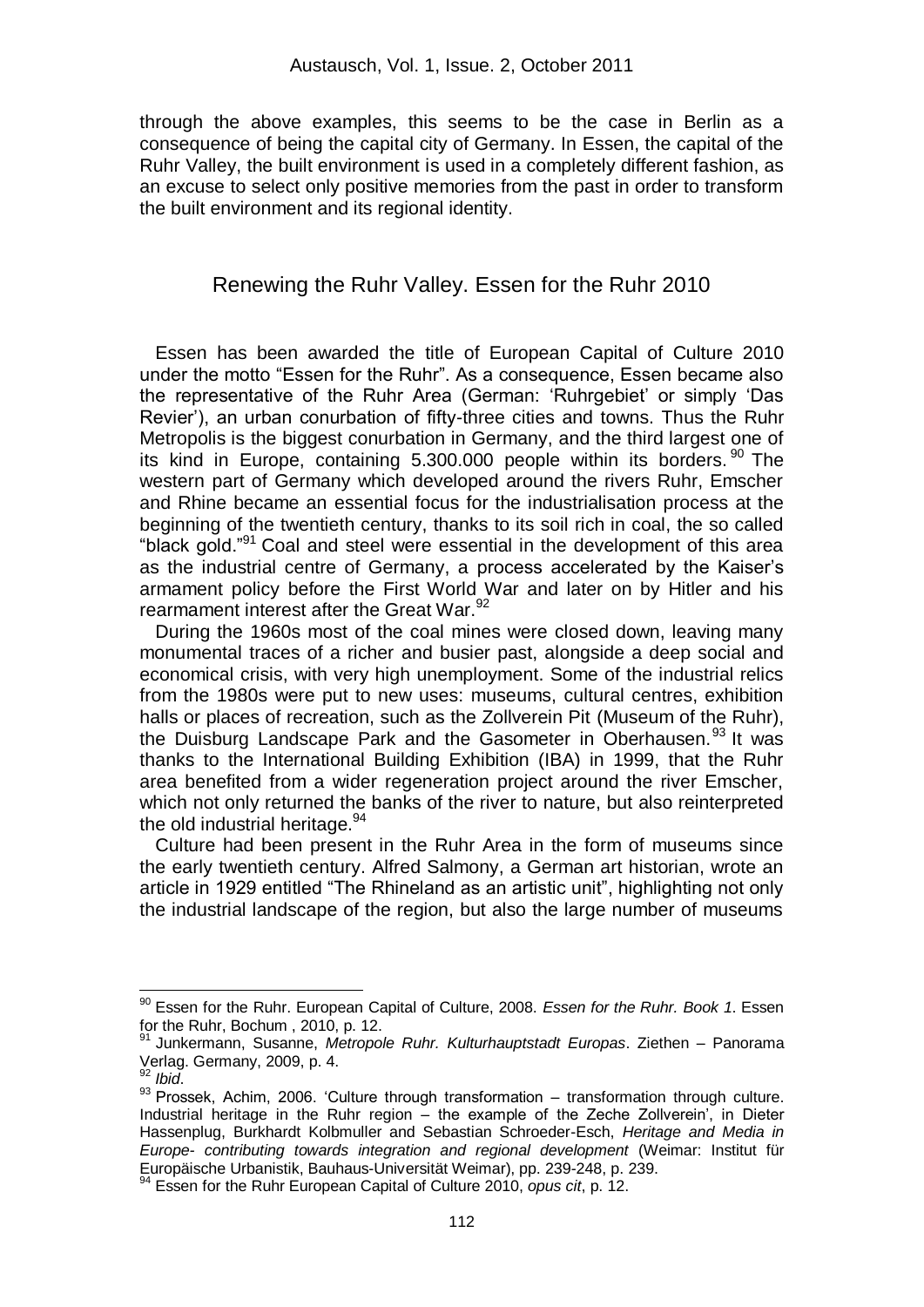and cultural institutions supported by the municipalities.<sup>95</sup> Despite his positive impression of the cultural background of the region, it is difficult to assess the real impact that these institutions had on the population at the time (namely mine and factories' workers), even though, as explained by Abigail Green, the educational project of the second half of the nineteenth century in Germany moved away from "the traditional catechism school towards a more comprehensive *Volkschule* education" <sup>96</sup> which ultimately served as an integrative social element. It could be argued, then, that members of the working class would have also been, at least, aware of the cultural richness of the area.

 Among the museums described by Salmon it is worth mentioning the Museum Folkwang, founded in Hagen in 1902 by Karl Ernst Osthaus. Osthaus, a philanthropic young man born into a rich family, inherited a great sum of money when he was only 22 years old, and used his fortune "to make beauty once again the dominant force in life" by creating museums and supporting art and its creators<sup>97</sup>. Despite all his efforts to transform Hagen into a beautiful and artistic city, overshadowing its industrial condition, when he died in 1921 the Folkwang Museum"s collection of modern art – his greatest legacy – was sold to the City of Essen, leaving Henry van de Velde"s (is this the architect?) original museum in Hagen completely empty.<sup>98</sup> This event has been interpreted as due to the people of Hagen"s inability to understand the value of Osthaus' ideals.<sup>99</sup> However, in the last few decades much effort has been invested into recovering part of the glory that Osthaus brought to Hagen, even though his most important legacy is not kept in its original structure, but in Essen.  $100$  The former Folkwang museum in Hagen has recently been recovered and extended, and currently houses a new museum. More importantly, Osthaus' original collection and his spirit have been renewed thanks to the project Essen for the Ruhr, European Capital of Culture 2010, since its motto is: *Transformation Through Culture – Culture Through Transformation.*

 When the Folkwang Museum"s collection was acquired by the city of Essen, it was housed in the building of the Essen Museum, which was completely destroyed during the Second World War. Since then the collection has been exhibited on the same site, but in different buildings and extensions, until the most recent one, by the London architect David Chipperfield, opened in 2010. A competition was launched in 2006 and the first prize was won by Chipperfield<sup>101</sup>, a star architect who has worked in Germany in the last few

 $\overline{a}$ <sup>95</sup> Salmony, Alfred, 1929. "The Rhineland as an Artistic Unit", *Parnassus*, vol. 1, n.4, pp. 12-13,  $p_6$  12

<sup>96</sup> Green, Abigail, *Fatherlands: State-building and Nationhood in Nineteenth-Century Germany*, Cambridge University Press, Cambridge, 2001, p. 222.

Schulte, Birgit, 'Karl Ernst Osthaus, Folkwang and the 'Hegener Impuls'. Transcending the walls of the museum", pp. 213-220. In *Journal of the History of Collections*, vol. 21, n. 2, 2009, p. 213.

<sup>98</sup> Schulte, *ibid*, p. 218.

<sup>99</sup> Fehr, Michael, *Text and context: developing a museum by reflecting its history*, Lecture given to the Hereford Salon, London, 16<sup>th</sup> May 1996, URL:

http://www.aesthetischepraxis.de/Texte2/TEXTCON.pdf, accessed on 11/05/2010 Fehr. *ibid.* 

<sup>101</sup> Woodman, Ellis, "David Chipperfield"s Museum Folkwang in Essen, Germany", *bdonline*, 19/02/10,

http://www.bdonline.co.uk/story.asp?storycode=3158321, accessed on 12/05/2010.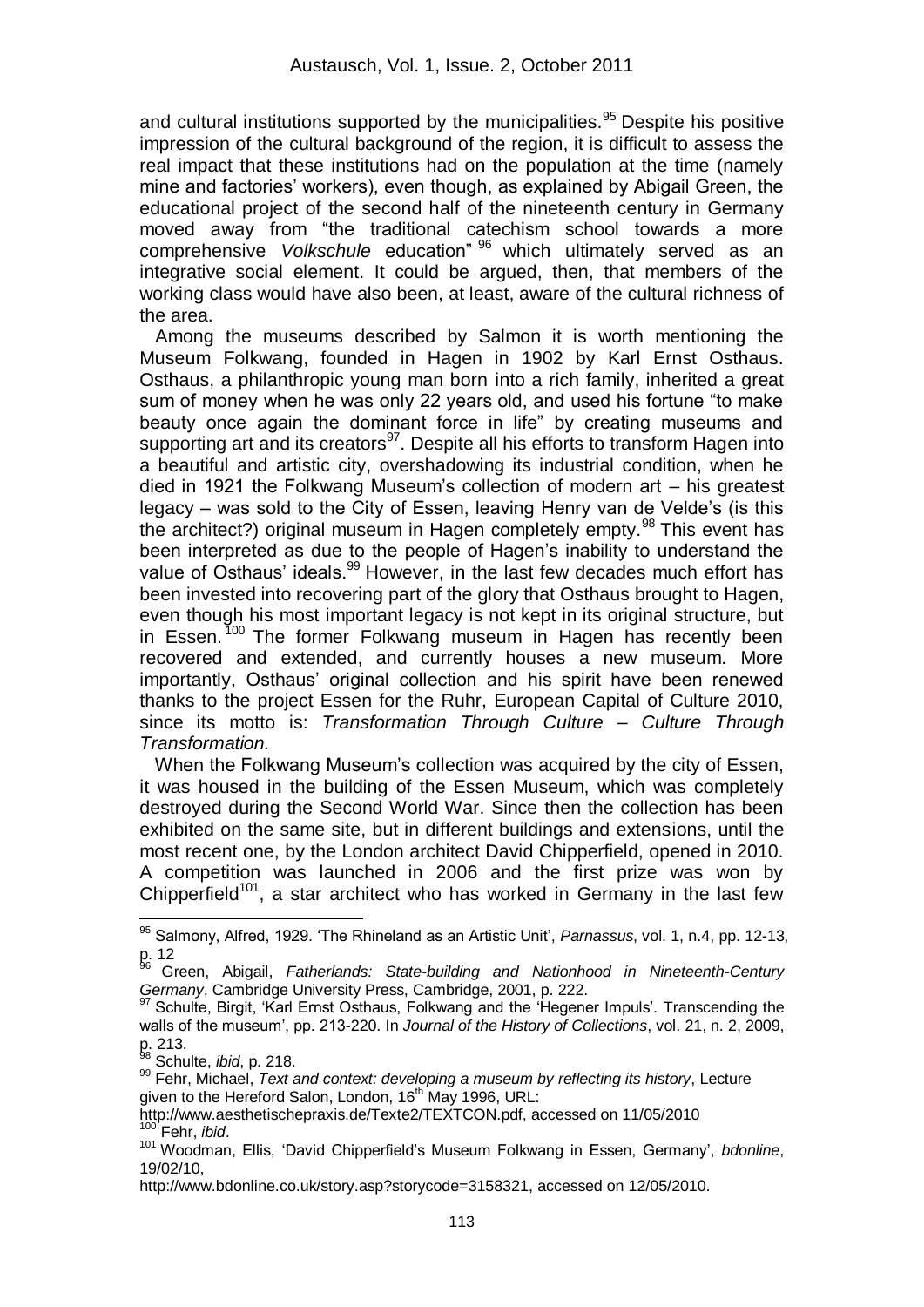years with great success. He won the Stirling Prize for the Museum of Literature, Marbach am Neckar, 2002-2006. This was followed by his masterpiece, the aforementioned Neues Museum in Berlin, which opened in 2009.

 Chipperfield"s project is based on the pre-existing 1960s structure. As stated by Chipperfield himself, apart from the new material used in the façade (recycled glass), the rest of the building aims for a complete integration with the old museum.<sup>102</sup> Some critics have argued that Chipperfield"s project is not the best of his works: it works so well with the old building that sometimes it is difficult to realise when one is in the original building, or in the extension. That is the reason why, after his great project on the Neues Museum Berlin (which has been analysed earlier on), the extension for the Folkwang museum seemed to be 'too safe.<sup> $103$ </sup> But that was the project that the client, the Krupp Foundation, was looking for: an extension that would embrace the past instead of overshadowing it. The idea was to renew the past, but be selective about it. The episode that was chosen to be renewed was not that of the industrial heritage and the coal mines, but that of the first European museum of Modern Art.

 The IBA in 1999 and the project "Essen for the Ruhr" have become the stepping stones for a deep transformation in the Ruhr area: from an industrial past to a cultural present. Industrial monuments have the material form of reconciliation with the past as a past to be proud of; a past that is bringing tourism and regeneration to the Ruhr; a past that, ultimately, is constructing a new regional identity.<sup>104</sup> And the Folkwang Museum is playing an essential role alongside the Zollverein Pit (Museum of the Ruhr), the Duisburg Landscape Park and the Gasometer in Oberhausen. They all talk about the industrial past in a renewed/ reconstructed cultural way.

 It is in this context in which it is possible to draw connections with Walter Benjamin"s theories. In this case, the past is not necessarily an opportunity for atonement, as analysed earlier on in Berlin"s case study, but an excuse "to renew the old world"  $105$  which is, according to Benjamin, "the collector's deepest desire when he is driven to acquire new things."<sup>106</sup> By hiring stararchitects and updating former mine pits or factories, the Ruhr area is renewing its old world, giving new meanings to the built environment. As explained by the initiative "Essen for the Ruhr":

> New aesthetic buildings are beginning to impose themselves on places where the industrial past has left its ruthless scars. Internationally famous architects, like Norman Foster, Rem Koolhaas, David Chipperfield, Herzog and de Meuron, and Ortner & Ortner  $-$  to name but a few  $-$  are some of the many architectural protagonists behind this "art of transformation."<sup>107</sup>

<sup>102</sup> Chipperfield, David, *Museum Folkwang*, Press Conference, 27/01/2010. URL: http://www.youtube.com/watch?v=OUAfhYQM-yE, accessed on the 11/05/2010.

<sup>103</sup> Woodman, *opus cit.*

<sup>104</sup> Prossek, Achim, *opus cit*, p. 246.

<sup>105</sup> Benjamin, Walter, "Unpacking my library", pp. 61-69. In *Illuminations*, opus cit, p. 63.

<sup>106</sup> Benjamin, *ibid*, p. 63.

<sup>107</sup> Essen for the Ruhr, *opus cit*, p. 14.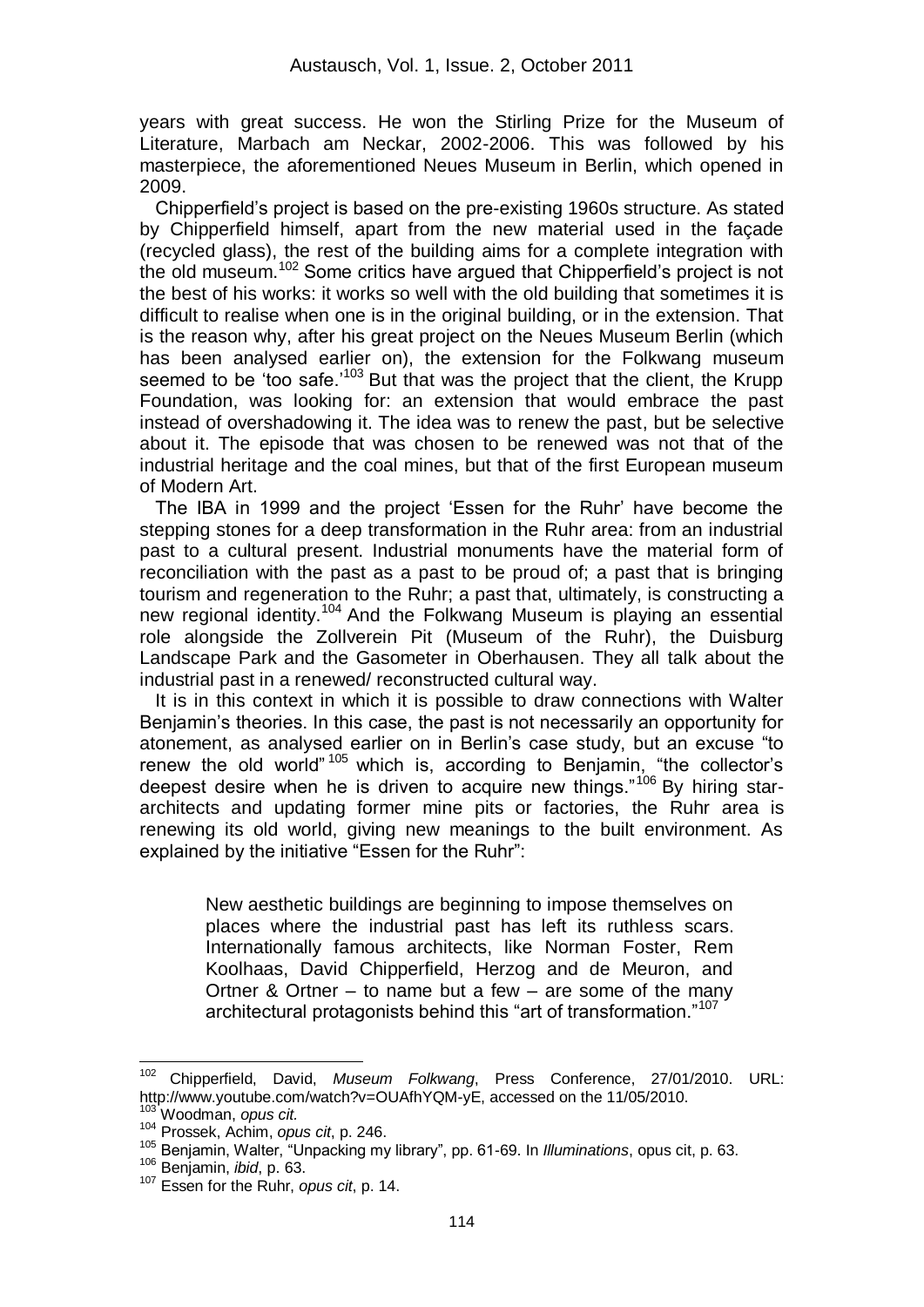Such an exercise has been performed in the Zollverein Museum, in Essen, and the Duisburg Museum Kuppersmühle of Modern Art. The latter used to be a warehouse at the beginning of the twentieth century, and was converted into a museum in 1999 by Herzog and de Meuron architects. Hoping to regenerate the urban area around Duisburg"s inland harbour as part of a masterplan designed by Sir Norman Foster, this development was also included in the IBA's project of 1989-1990.<sup>108</sup> It seems as if the Kuppersmühle Museum was designed to recreate the success of the Tate Modern in London, a project by the same architects in a similar industrial structure. In 2008 a new extension to the museum was commissioned from the same architects, parallel to the new extension of the Tate Modern London. It was meant to be finished for 2010, as part of the projects surrounding Essen as European Capital of Culture. However, there has been a considerable delay in the delivery of this project (expected to be open in 2013).<sup>109</sup>

 The Zollverein Museum, Essen, is another example of the interest in regenerating the Ruhr area through architecture. In this case, the shell of a former mine pit has been updated in order to house the collection of the Ruhr museum. The architects chosen for this project were Sir Norman Foster in 1997 and Rem Koolhaas in 2001. The Zollverein Museum proposes the updating of the old industrial heritage by transforming it into a cultural site. What Benjamin referred to as "the renewal of the old world" has found in this institution an interesting approach: past, present and future are intermingled in this space, which has very few additions (the most imposing being Rem Koolhaas" external staircase), whilst the circulation of the collection follows that of the former pit, descending to the underground levels where the collections are exhibited (Nature, culture and history). Most of the objects portray a multicultural, green and interesting *Ruhrgebiet*, but there is also an acknowledgement – not exhaustive - of the connection between the industrial area and the Second World War and the Holocaust, with comments such as:

> In World War Two the Ruhrgebiet **was just one** of a number of armament centres producing war goods in masse. Nonetheless the myth of the "armoury of the Reich" was maintained by Nazi propaganda, the armaments industry, and not least by the allied countries opposing Germany.<sup>110</sup>

 In this context, where it seems that the aim of cultural institutions is to achieve the Bilbao effect with the hiring of Herzog and de Meuron, Koolhaas or Foster, it is very refreshing to see how the Museum Folkwang, and the new extension built by Chipperfield in 2009, has avoided an "alien intrusion" in Essen"s urban context in order to create an architecture that lasts, "that resists the culture of spectacle."<sup>111</sup> The museum opened a competition in order to

<u>.</u>

<sup>108</sup> Museum Kuppersmühle, "Architecture". In http://www.museum-

kueppersmuehle.de/index.php?id=14&L=1, accessed on 18<sup>th</sup> July 2010. <sup>109</sup> *Ibid*.

<sup>110</sup> Information panel, The Zollverein Museum, as displayed in August 2010. Author"s emphasis.

<sup>111</sup> Sudjic, Deyan, "Exhibiting Architecture", pp. 5-7. In Chipperfield, David, *David Chipperfield Architects. Form Matters. Catalogue of the Exhibition at the Design Museum, London, 21/10/2009-31/01/2010*. Verlag, Cologne, 2010, p. 6.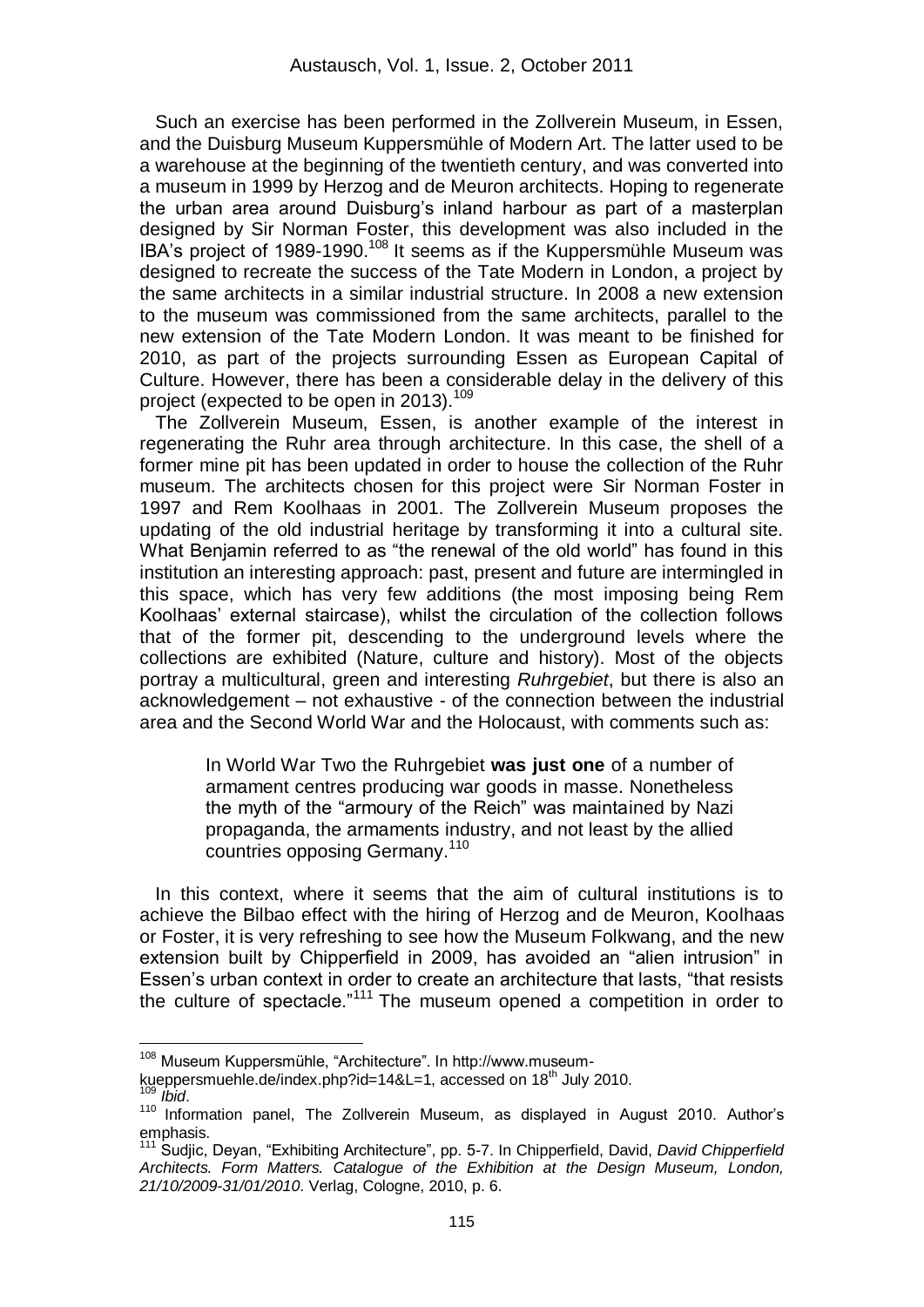find a suitable architect who could renew the old structure, and update it for the current needs of such an institution. The main idea was not to overwhelm Essen with an iconic building, but to expand the impact that this landmark already had on the landscape. Chipperfield has created a bridge between the past and the present: he designed a silent extension to a museum full of memories and pride. The Folkwang Museum recalls an important episode in the Ruhr area"s history, renewing it for its consumption in the present.

 The Museum Folkwang, together with the project "Essen for the Ruhr" and the renewal of industrial heritage can be read as one unit, as a monument to the past, a memorial hoping for younger generations to learn about the origin of their identity, and for older generations coming to terms with a past that gave them an opportunity to work, and then put them in the difficult situation of unemployment.<sup>112</sup> As a common project, these initiatives appear to answer the difficult question asked by Halbwachs in 1941: "Where can (the present) find the necessary impetus to free itself from the past? And in what direction can it reconstruct itself?'<sup>113</sup> The Ruhr region is using the past to reconstruct its identity, without necessarily completely erasing the memories attached to its industrial heritage. By doing so, there is a clear interest in avoiding nostalgia – as a longing for a home that no longer exists.<sup>114</sup> Moreover, the opportunities opened up by the IBA and the European Capital of Culture have demonstrated that memory is not static, that it can actually be shaped, preserved and/ or erased<sup>115</sup>.

#### **Conclusions**

 Throughout this article redemption, barbaric episodes, and the renewal of hidden meanings, are the main ideas borrowed from Benjamin in order to understand the construction of regional identities: the first one through redemption by archiving the past in Berlin; the second one through the renewal of the Ruhr"s landscape by transforming its industrial past into cultural heritage. Two urban contexts in the same country, Berlin and the Ruhr Valley, have chosen very different options when dealing with their heritage. On the one hand, Berlin, as the capital city, has chosen to portray the image of redemption, the image of a city overwhelmed by its past. Positive and negative heritage – especially that related to the Holocaust, avoiding too many connections with the GDR past – are represented at the same level in the different layers of the city. The barbarian episodes of its past are forever present in the urban palimpsest: they are necessary in order to gain redemption, and ultimately, happiness, as Benjamin proposed.

<u>.</u>

 $112$ Schroder, Sebastian, "Culture through transformation – transformation through culture. Industrial Heritage in the Ruhr region – the example of the Zeche Zollverein", pp. 239-248. In Hassenpflug, Dieter, Burkhardt Kolbmuller and Sebastian Schroder-Esch (ed.), *Hermes vol. 3. Heritage and Media.* Bauhaus-Universität Weimar, Institut für Europäische Urbanistik , 2006, p. 240.

<sup>&</sup>lt;sup>113</sup> Halbwachs, Maurice, *On Collective Memory*, ed. Translation and Introduction by Lewis A. Coser. The University of Chicago Press, Chicago, 1992 [1941], p. 187.

<sup>114</sup> Boym, Sveflana, *The Future of Nostalgia*. Basic Books, New York, 2001, p. XIII.

<sup>115</sup> Crane, Susan, opus cit, p. 1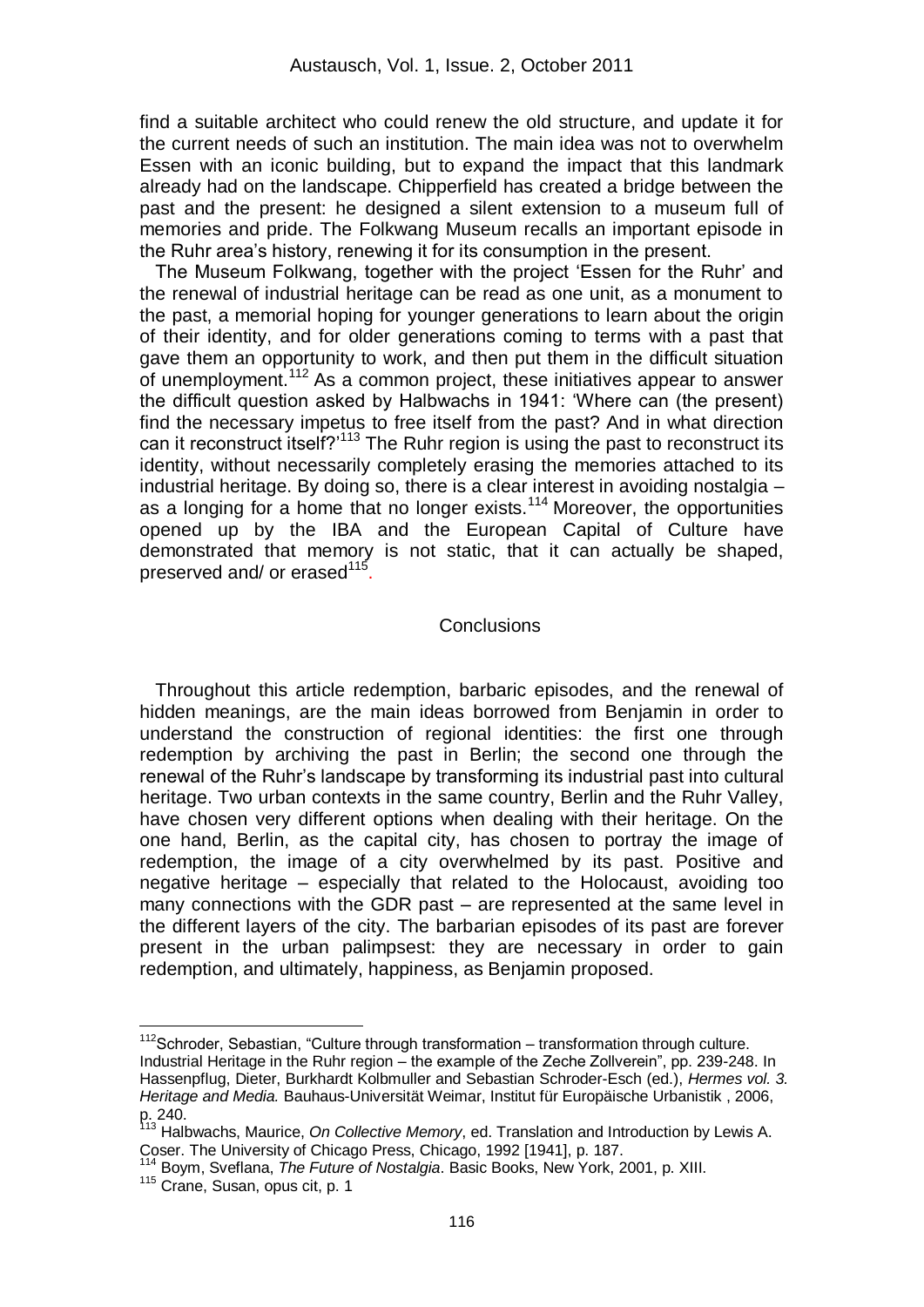On the other hand, the Ruhr area represents hope based on a fresh start: selecting from the past industrial heritage, the accent is on the buildings as shells in order to house new uses. Redemption and negative heritage are avoided in the construction of the new regional identity for the Ruhr, whose difficult past is very briefly dealt with in a few information panels in the Zollverein Museum. The construction of a new and stronger identity was the main goal of both the IBA 1989-1990 and the Essen for the Ruhr through its built environment. In order to reach this result, certain episodes from the past had to be concealed, and by doing so, as Connerton affirms, "what is allowed to be forgotten provides living space for present projects."<sup>116</sup> 'Culture through transformation – transformation through culture" has been the motto behind both projects in 1990 and 2010: renewing, changing, updating the heritage, reusing the old in bringing new meanings to the fore. However, it is important to remember that, even though this region aims to transform its economy towards the services, the industrial heritage still remains as a fundamental role in the shaping of the regional identity.<sup>117</sup>

 The residents, tourists, visitors and *rememberers* should then use this material culture – the built environment – and experience the past in the present, acknowledging events that shaped and still inform the construction of regional identities.

# **BIBLIOGRAPHY**

Anon. "Heinle, Wischer & Partner: Topography of Terror Museum, Berlin", *AT* (Architecture Today), 212/October 2010, p34, URL: http://www.architecturetoday.co.uk/?p=10921, accessed on the 12<sup>th</sup> October 2011.

Adorno, Theodor W., "Cultural Criticism and Society", pp. 17-34. In *Prisms*, MIT Press, Cambridge Massachussetts, 1981 [1967].

Adorno, Theodor W., "What does coming to terms with the past mean?, pp. 114-129. In Hartman, Geoffrey H., *Bitburg in Moral and Political Perspective*. Indiana University Press, Bloomington, 1986.

Benjamin, Walter, *Berlin Childhood around 1900*, translated by Howard Eiland, The Belknap Press of Harvard University Press, Cambridge and London, 2006.

Benjamin, Walter, "Edward Fuchs: Collector and Historian", trans. By Knut Tarnowski. In *New German Critique,* No. 5, Spring 1975 [1937], pp. 25-75.

Benjamin, Walter, "Paris: Capital of the Nineteenth Century". In *Perspecta*. Vol. 12, 1969 (1935).

Benjamin, Walter, *Reflections*, trans. By Edmund Jephcott, ed. By Peter Demetz. Schoken Books, New York, 2007 [1978].

Benjamin, Walter, "Theses on the Philosophy of History". In *Illuminations*, introduction by Hannah Arendt, Schocken Books, New York, 1968 [1955].

<sup>116</sup> Connerton, Paul, "Seven types of forgetting", pp. 59-71. In *Memory Studies*, 2008, 1, 59, p. 63.

<sup>117</sup> Schroder, Sebastian, *ibid*., p. 243.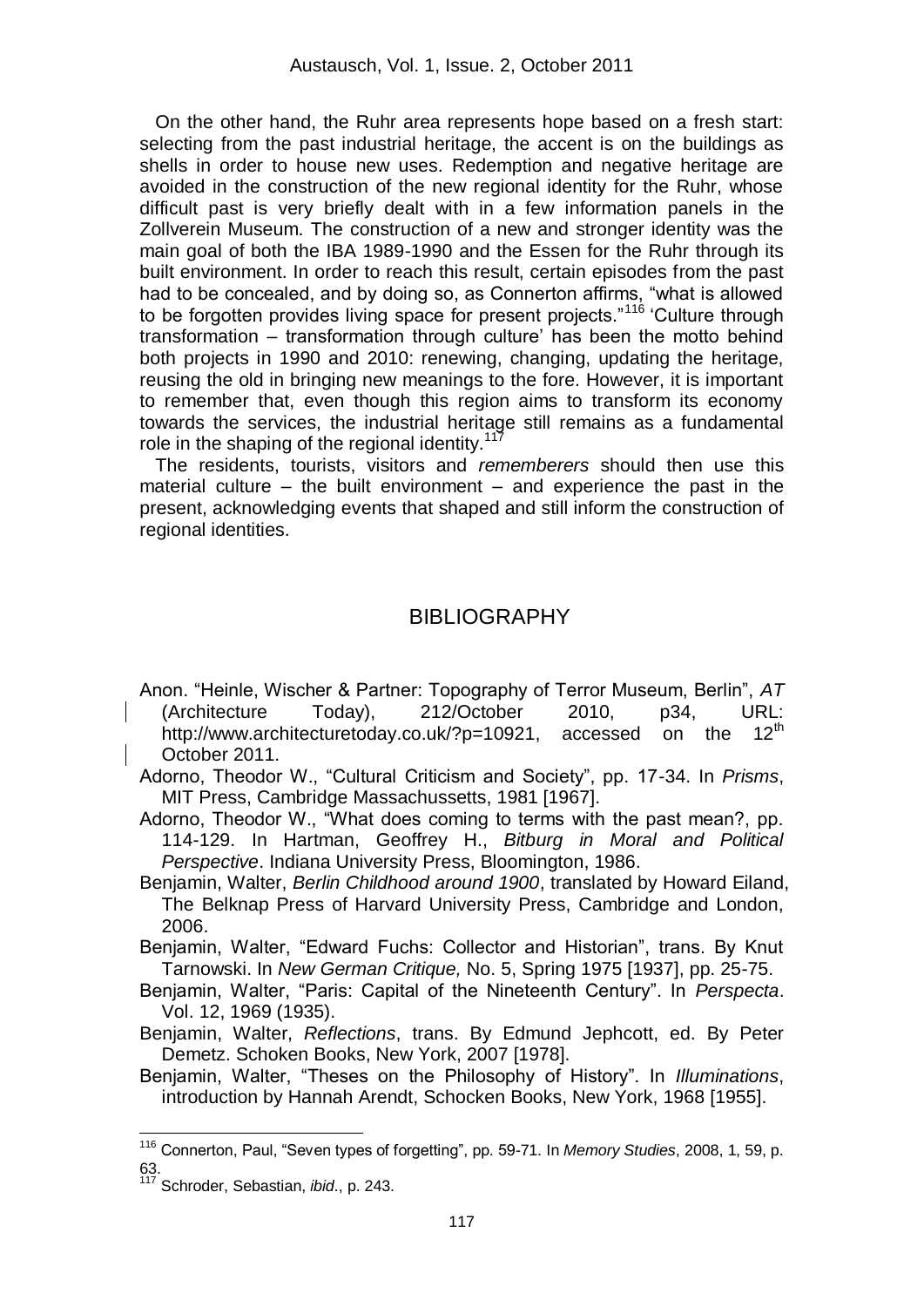Borges, Jorge Luis, "Funes. His Memory". In *Fictions*, Penguin Books, London, 2000 [1944].

Boym, Sveflana, *The Future of Nostalgia*. Basic Books, New York, 2001.

- Brower, Benjamin C., "The Preserving Machine. The "New" Museum and Working -through Trauma – the Musee Memorial pour la Paix of Caen". In *History & Memory*, Vol. 11, No. 1, Spring/Summer 1999, pp. 77-103.
- Chipperfield, David. *Museum Folkwang*, Press Conference, 27/01/2010. URL: http://www.youtube.com/watch?v=OUAfhYQM-yE, accessed on the 11/05/2010.
- Chipperfield, David, *David Chipperfield Architects. Form Matters. Catalogue of the Exhibition at the Design Museum, London, 21/10/2009-31/01/2010*. Verlag, Cologne, 2010.

Chipperfield, David, and David Chipperfield Architects in collaboration with Julian Harrap, *Neues Museum Berlin*, Verlag der Buchhandlung Walther Konig, Germany, 2009

- Connerton, Paul, "Seven types of forgetting". In *Memory Studies*, 2008, No.1, pp. 59-71.
- Crane, Susan A., *Museums and Memory*. Stanford University Press, Stanford, 2000.

Dekel, Irit, "Ways of looking: Observation and Transformation at the Holocaust Memorial", *Memory Studies*, Vol. 2, Issue 2, 2009, pp. 71-86.

- Dirk, A. Moses*, German Intellectuals and the Nazi Past*, Cambridge University Press, Cambridge, 2007.
- Dolgoy, Rebecca Claire, "From Ethos to Mythos: The Becoming Mythical of History", *Austausch*, Vol. 1, No. 1, April, 2011, pp. 21-39.
- Eagelton, Terry, *Walter Benjamin or Towards a Revolutionary Criticism*. Verso, London, 1981.
- Edkins, Jenny, *Trauma and the Memory of Politics*. Cambridge University Press, Cambridge, 2003.
- Essen for the Ruhr. European Capital of Culture, 2008. *Essen for the Ruhr. Book 1*. Essen for the Ruhr, Bochum , 2010.
- Frantz, Monika de, "Localizing Multi-level Space in Urban Cultural Politics: The Reconstruction of the Museumquartier Wien and the Schlossplatz in Berlin", in Luigi Doria, Valeria Fedeli and Carla Tedesco (eds.), *Rethinking European spatial Policy as a Hologram. Actions, Institutions, Discourses*, Ashgate, Burlington, p. 45-58.
- Fehr, Michael, 1996. "Text and Context: Developing a Museum by Reflecting its History, Lecture given to the Hereford Salon, London, 16<sup>th</sup> May 1996, URL: http://www.aesthetischepraxis.de/Texte2/TEXTCON.pdf, accessed on 11/05/2010.
- Findley, Lisa, *Building Change. Architecture, Politics and Cultural Agency*. Routledge, New York, 2004.
- Fulbrook, Mary, *German National Identity after the Holocaust*. Blackwell, United Kingdom, 1999.
- Gillis, John R. (ed.), *Commemorations. The Politics of National Identity*. Princeton University Press, New Jersey, 1994.
- Green, Abigail, *Fatherlands: State-building and Nationhood in Nineteenth-Century Germany*, Cambridge University Press, Cambridge, 2001.
- Gupta, Aknil and James Ferguson (ed.), *Culture, Power, Place. Explorations in Critical Anthropology*, Duke University Press, Durham and London, 1997.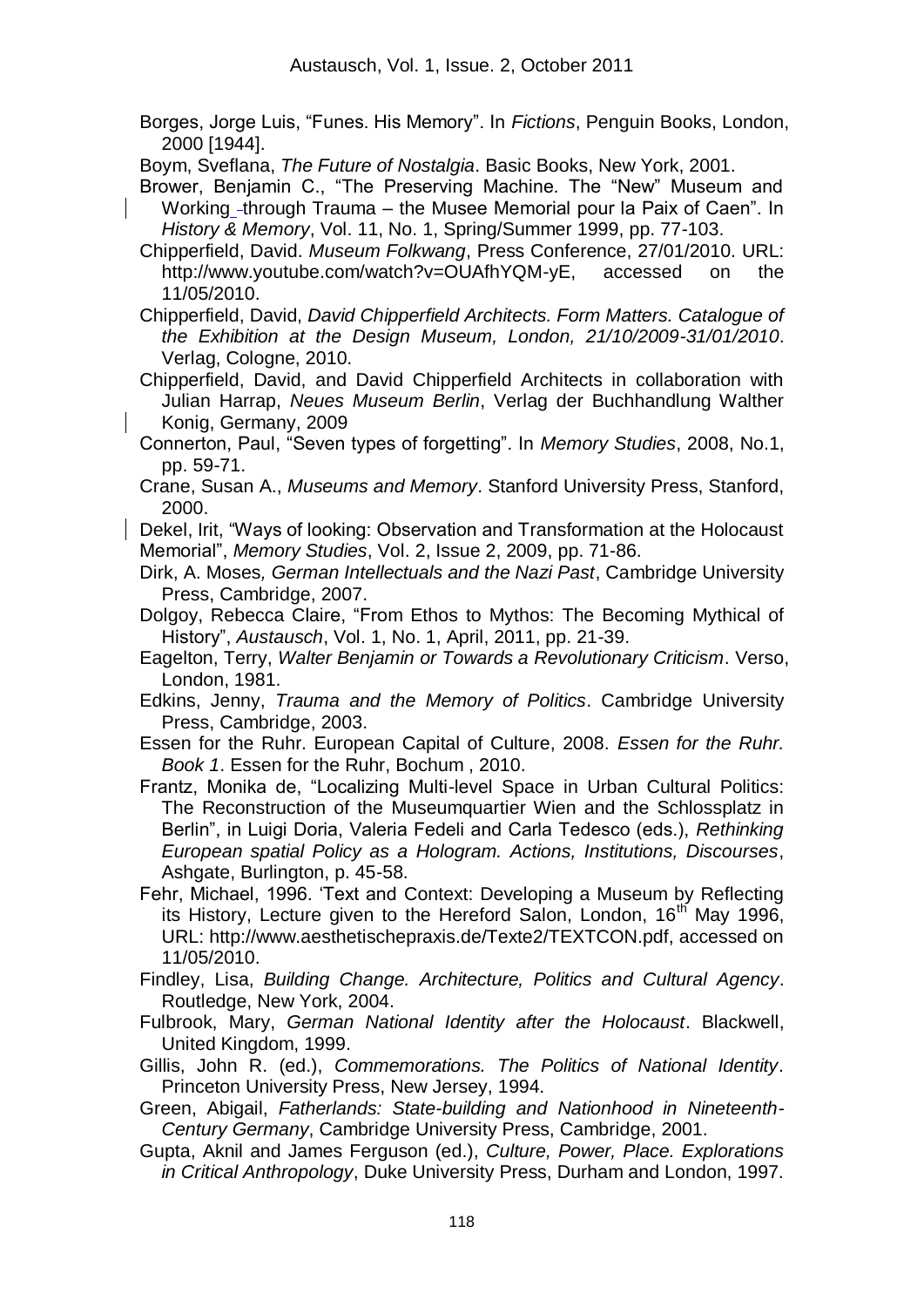- Halbwachs, Maurice, *On Collective Memory*, ed. Translation and Introduction by Lewis A. Coser. The University of Chicago Press, Chicago, 1992 [1941].
- Hartoonian, Gevork , "Looking backward, looking forward. Delightful delays". In Hartoonian, Gevork (ed.), *Walter Benjamin and Architecture.* Routledge, New York and Oxon, 2010, pp. 23-38.
- Hobsbawn, E. J., *Nations and Nationalism since 1780. Programme, Myth, Reality*. Cambridge University Press, Cambridge, 2003 [1990].
- Huyssen, Andreas, *Present pasts. Urban Palimpsests and the Politics of Memory*. Stanford University Press, Stanford, 2003.
- Jordan, Jennifer A*., Structures of Memory. Understanding Urban Change in Berlin and Beyond*.Stanford University press, Stanford, 2006.
- Junkermann, Susanne, *Metropole Ruhr. Kulturhauptstadt Europas*. Ziethen Panorama Verlag. Germany, 2009.
- Kattago, Siobhan, *Ambiguous Memory. The Nazi Past and German National Identity*, Praeger, Westport, Conn., 2001.
- Kwint, M., "Introduction: The Physical Past". In Kwint, Marius, Christopher Breward and Jeremy Ainsley (ed.) *Material Memories. Design and Evocation*. Berg, Oxford, 1999, pp. 1-16.
- Libeskind, Daniel, *radix-matrix. Architecture and Writings*, Prestel-Verlag, Munich, New York, 1997.
- Light, Duncan, "Gazing on communism: Heritage tourism and post-communist identities in Germany, Hungary and Romania", *Tourism Geographies*, 2:2, 2000, pp. 157-176.
- Lowenthal, David, "Identity, Heritage and History". In Gillis, John R. (ed.) *Commemorations. The Politics of National Identity*. Princeton University Press, New Jersey, 1994.
- Maier, Charles S., *The Unmasterable Past. History, Holocaust, and German National Identity*. Harvard University Press, Cambridge Massachusetts, 1997 [1988].
- Matero, Frank, "Ethics and Politics in Conservation". *The Getty Newsletter,* 15.1, Spring, 2000.
- Meskell, Lynn, "Negative Heritage and Past Mastering in Archeology". *Antopological Quarterly*. Vol. 75, No. 3, Summer 2002, pp. 557-574.
- Museum Kuppersmuhle, "Architecture". In http://www.museumkueppersmuehle.de/index.php?id=14&L=1, accessed on  $18<sup>th</sup>$  July 2010.
- Narredi-Rainer, Paul von, *Museums Buildings. A Design Manual*, Birkhäuser, Berlin, 2004.
- Newman, Caroline, "Cemeteries of tradition: the critique of collection in Heine, Nietzsche and Benjamin", *Pacific Coast Philosophy*, Vol. 19, No. 1/2, November 1984, p. 12-21.
- Niven, Bill, *Facing the Nazi Past. United Germany and the Legacy of the Third Right*, Routledge, London, 2002.
- Prossek, Achim, 2006. "Culture through transformation transformation through culture. Industrial heritage in the Ruhr region – the example of the Zeche Zollverein", in Dieter Hassenplug, Burkharddt Kolbmuller and Sebastian Schroeder-Esch, *Heritage and Media in Europe- contributing towards integration and regional development* (Weimar: Institute fur Europaische Urbanistik, Bauhaus-Universität Weimar), pp. 239-248.